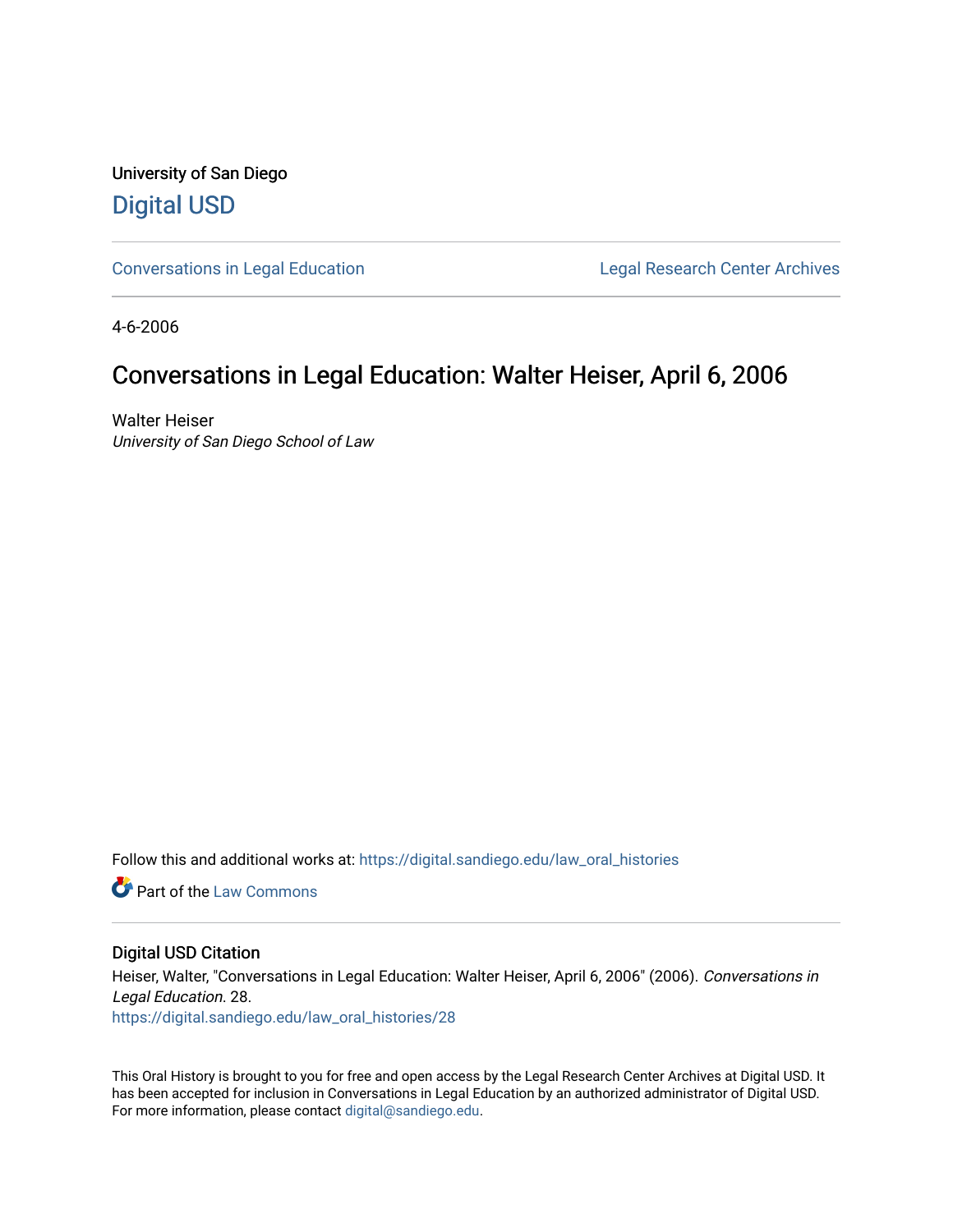

# CONVERSATIONS IN LEGAL EDUCATION:

ORAL HISTORIES OF THE FIRST HALF-CENTURY OF THE UNIVERSITY OF SAN DIEGO SCHOOL OF LAW

Narrator: Professor Walter Heiser Interviewer: Ruth Levor Recorder: Ruth Levor Date: April 6, 2006 Accession No.:OH-LRC-Heiser-2A TAPE 2A: SIDE a

j

RL: This is an interview of Professor Walter Heiser for the project: Conversations in Legal Education: Oral Histories of the First Half-Century of the University of San Diego School of Law. The interview is being conducted by Ruth Levor in Professor Heiser's office in the School of Law on April sixth, two thousand and six. This is the second session of this set of interviews. Tapes and transcripts of this interview will be archived at the University of San Diego's Copley Library.

When we last met, we were talking about the early days of your presence here at the clinic and the kinds of things that you were trying to do for the program to model it on the Harvard program where you had studied, and I wondering to start out whether you, in supervising the students whether you also worked with members of the local bar.

WH: Yes, although there were five of us on the clinical faculty that were all members of the California bar and therefore could supervise students on civil or criminal cases, there were some areas of expertise that we just didn't possess on the clinic faculty, so we sometimes contracted with, sometimes just got volunteer members of the bar, local members of the bar to supervise students in certain areas. The one that comes most immediately to mind is immigration law.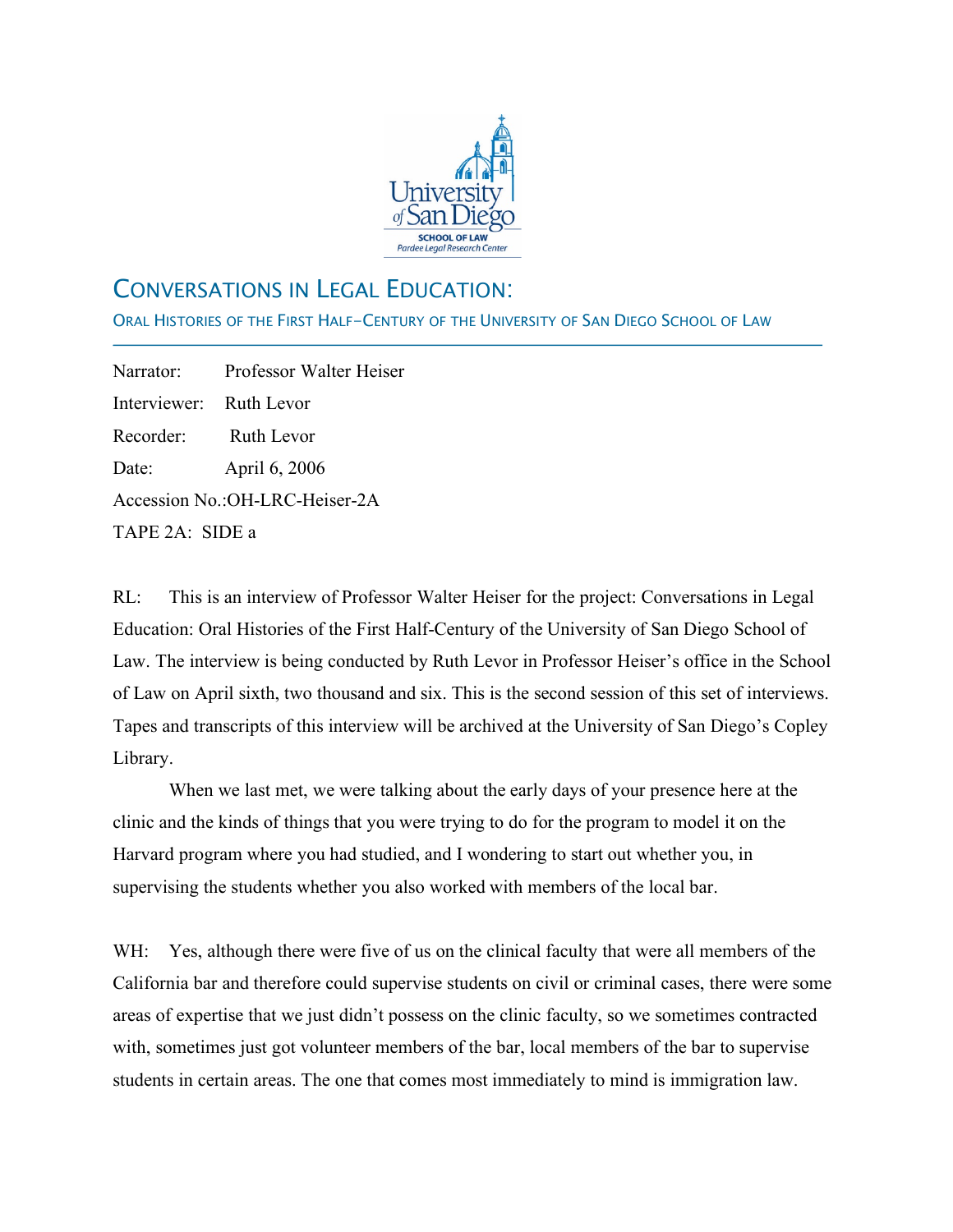RL: Do you remember some of the members of the local bar who helped out?

WH: Well, in immigration at one period of time it was Rosemary Esparza, and at another period of time it was Jan Behar. I don't remember which one came first and which one came second any more.

RL: Are they both alums?

WH: They're both alums, yeah. Rosemary I haven't been in touch with recently, but Jan I know is practicing immigration law here in town still.

I'm trying to think of some of the other areas, and I'm unfortunately drawing a blank. I guess in part because we had two other specialized clinics, which required particular expertise on the part of the supervising attorney. One was a mental health law clinic, and the second was an environmental law clinic. Although we staffed those clinics in terms of the supervising attorneys, apart from the local bar, we did that in a way based on some special grants we got from the Department of Education, we did that in a way that they actually became full time members of the clinic faculty. Although they were on soft money, they didn't practice any more.

The environmental law clinic, that was Janet, her name back then was Janet Motley. She has since married, or remarried, and her last name is Janet Weinstein, and she is currently on the law faculty at Cal Western. She was the environmental law clinic supervisor for one or two years, and then we hired Richard "Corky" Wharton, and Corky of course is still on the faculty, has been here for all those many years.

In the mental health law clinic, we hired another local practitioner, but again he was full time for us, was Allen Snyder, and Allen Snyder is now not only still on the clinic faculty, he is a tenured member of the clinic faculty.

RL: You're making a distinction there that maybe it's a good time for you to clarify, the various statuses of clinic faculty.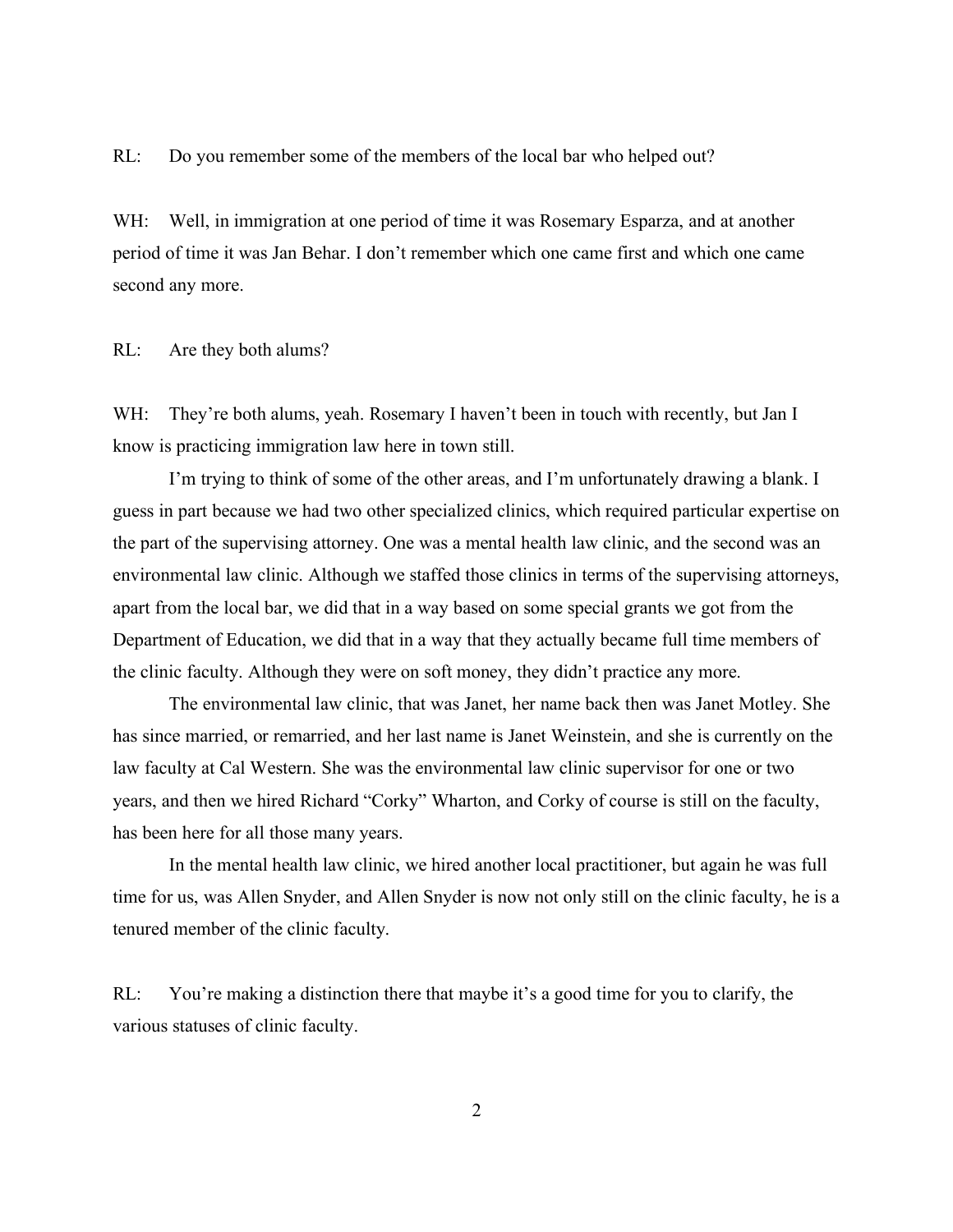WH: Yes, I can do that, I think. I'll just give you a little bit of history. When I first came here, there were certain members of the clinic faculty who were on what you would call a regular tenure track like any other member of the faculty, like any faculty member who would teach a nonclinical course. There were three of us in that category, Charley Lynch, Rod Jones and myself. Then there were a number of people that were clinic faculty, that were full time, but they were not on tenure track. They were hired for a term of years. When I first came here, the term of years was three years, and then they had to leave, and then slowly it was upped by the schoo0l to five years. It took a while for that to happen.

Sadly, we lost a lot of good people as a result of that. One of the unfortunate consequences of those kinds of limitations on how long somebody can be here is that in particular we lost a fellow that I worked very closely with, a guy by the name of Rex Perschbacher, who at the end of his term or near the end of his term took a job with the University of California at Davis on the tenure track, became tenured and currently is the dean of U.C. Davis and has been the dean for the last few years. So we lost a lot of talent. He was not the only person. We lost a lot of talent because of that.

Anyway, that was how things were when I first came here, and then over the years, things evolved. The rest of the law faculty finally became convinced that having these term limits was not a good idea and that they needed to put all the clinical faculty on some kind of a tenure track to the extent that there were resources at the school to do so. We then went through a process whereby, I can't remember exactly how many now, three or four of the positions that had been filled by people with a term limit were converted to a clinical tenure track.

The clinical tenure track meant that if they were in that kind of position, the expectation is they would devote all, or nearly all, their time to clinical teaching, but they would not seek to teach other kinds of courses, nonclinical courses. In return for that limitation on their teaching, they were not expected to produce the kind of traditional scholarship, law review articles, so on and so forth, that was being required of the nonclinical tenure track faculty. They had a scholarship requirement, but it could be satisfied by research and writing in practical areas and so on and so forth.

We went through that process. It was a painful process. Some of the people that had been on the year-to-year contract or the term limit contracts were not selected by the faculty to go into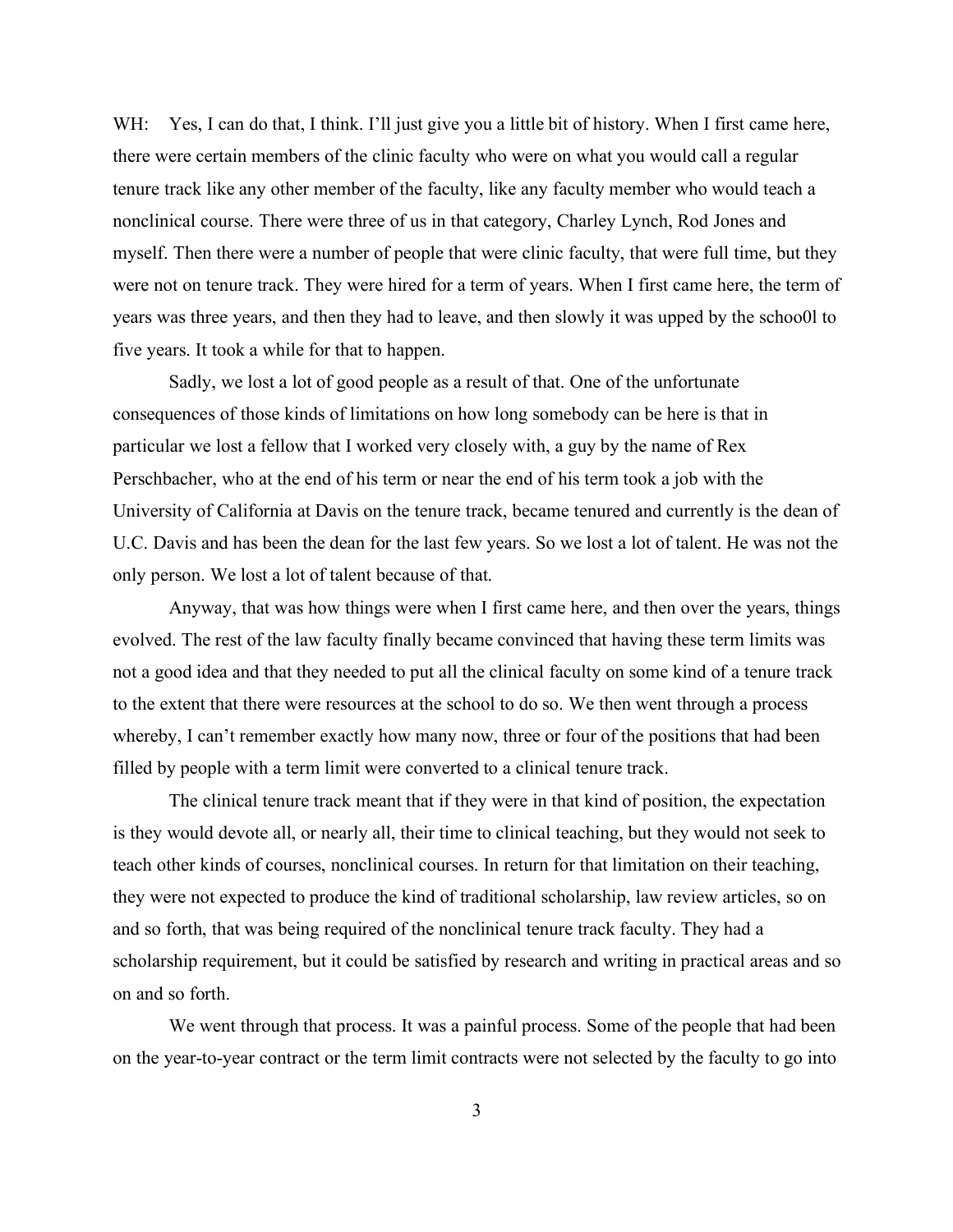these newly created clinical tenure track positions. Some people that applied for them really also applied to be on a nonclinical track position and were disappointed when they didn't get the nonclinical track, so they got into the clinical tenure track position and so on and so forth. It was a somewhat painful process. Some of the people that had been here before that process began didn't stay on.

Today, in 2006, we have what, at least four people that are not only on the clinical tenure track but have consequently become tenured as clinicians.

RL: Those would be?

WH: That would be Terry Player, Laura Berend, Steve Hartwell and Allen Snyder.

RL: Do you have a sense, and I know this began before you arrived here, of why those distinctions were made to start with? Did it have to do with the whole difficulty that the clinical education movement had in gaining acceptance by academia?

WH: Yes, in short, yes. There were certainly, and to some extent, there still may be now, many people that just didn't think that clinical education in law should be in law school. They thought it was not something that law schools should be doing. There may have been many reasons for that, but one of the primary reasons was that those sort of traditional law professors just didn't think that there was any academic intellectual merit to having clinical professors on your faculty, particularly as tenured members of the faculty.

Now that I think has changed gradually over the years, although I suspect there are still some people that feel that way. Various schools across the country went through, in roughly the same period of time that we did, went through a process where they had to reevaluate how they were treating their clinicians. In part, they were getting pressure, and I think we were too at USD, getting pressure by the double-A LS, the accrediting agency and the A.B.A., the two accrediting agencies for law schools, they were getting pressure that they had to do something to make the status more permanent as opposed to year-to-year.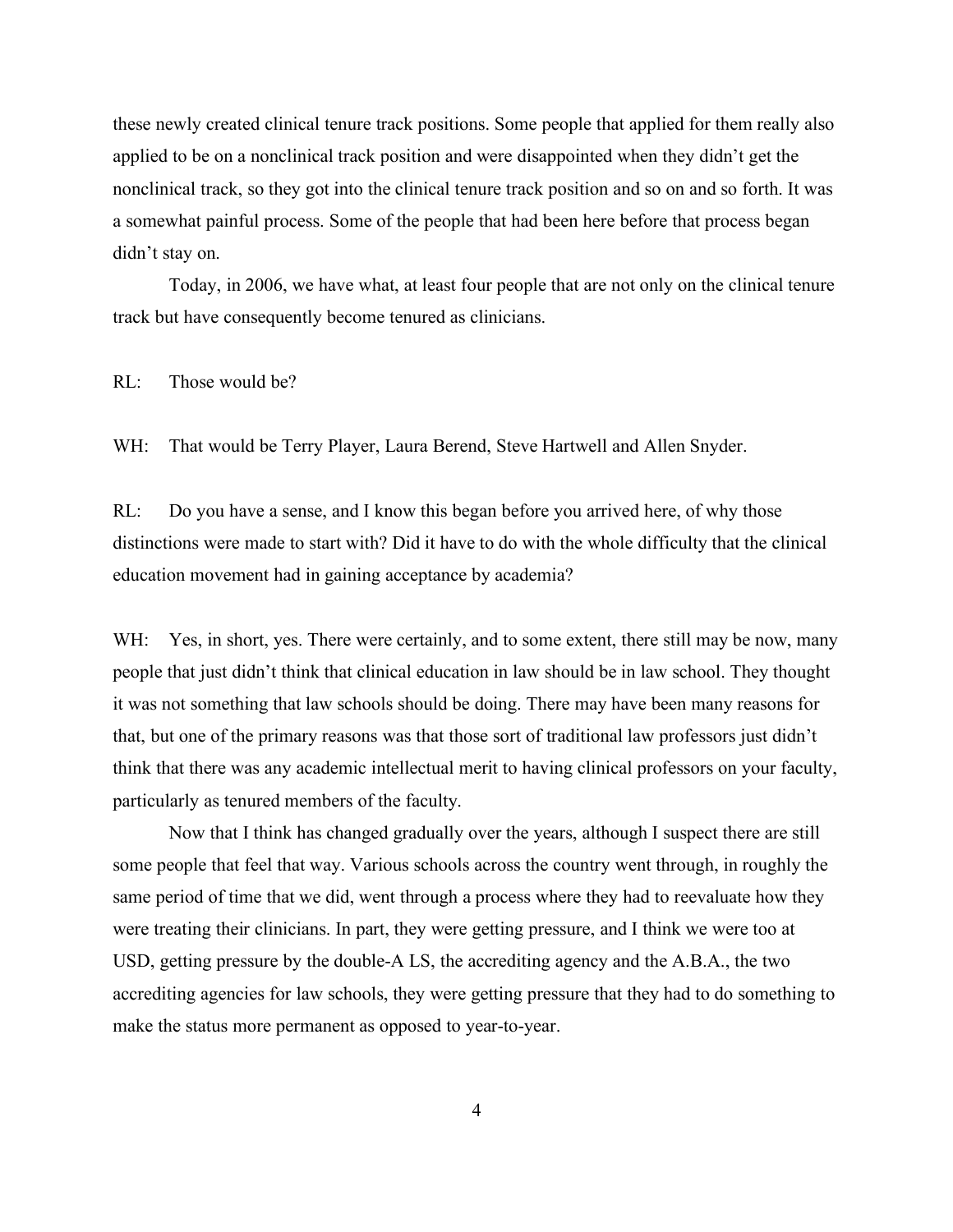Different schools took different approaches. Some schools decided just to treat clinicians like non-clinicians. They'd all be on one tenure track. There would be no distinction in terms of what they were expected to do or to tech or to produce in scholarship or what rights they had or what benefits they had, so on and so forth. Our faculty didn't take that approach. This was a faculty decision. They decided that, for a number of different reasons, that, and I'm not trying to defend these reasons, I'm just saying a number of different reasons, that there should be these two tracks, clinical and nonclinical. Not only were there limitations on teaching with regard to what a clinical tenured person could teach, but there were, and still are, limitations on what they can vote on with regard to things like appointments of new faculty and selection of a new dean, so on and so forth.

RL: In general, they can't vote on selection and retention of nonclinical faculty, if I remember.

WH: It's actually a little more complicated than that. It's a very screwy system Clinical professors can vote on all appointments to the faculty, that is, all new hires to the faculty, whether it's hire for the clinic or hire not for the clinic. They can do that, but they can't vote on any tenure decisions having to do with nonclinical faculty. I forget the rationale for that distinction, but it was one that carried the day with the faculty, and that's what they decided.

RL: There's a similar discrepancy in what they can and can't vote on with regard to a new dean, is that correct?

WH: Yes, so with a new dean, they can vote on . . . on the appointment of a dean as a new member of the faculty. They can't vote on any tenure decisions because deans usually come with tenure. I don't recall what their rights are with regard to voting on the acceptability of a dean or not. I just don't remember that. Every time we go through a dean search, it's another complicated system of figuring out who can vote on what.

RL: Have to go back and look it up again.

5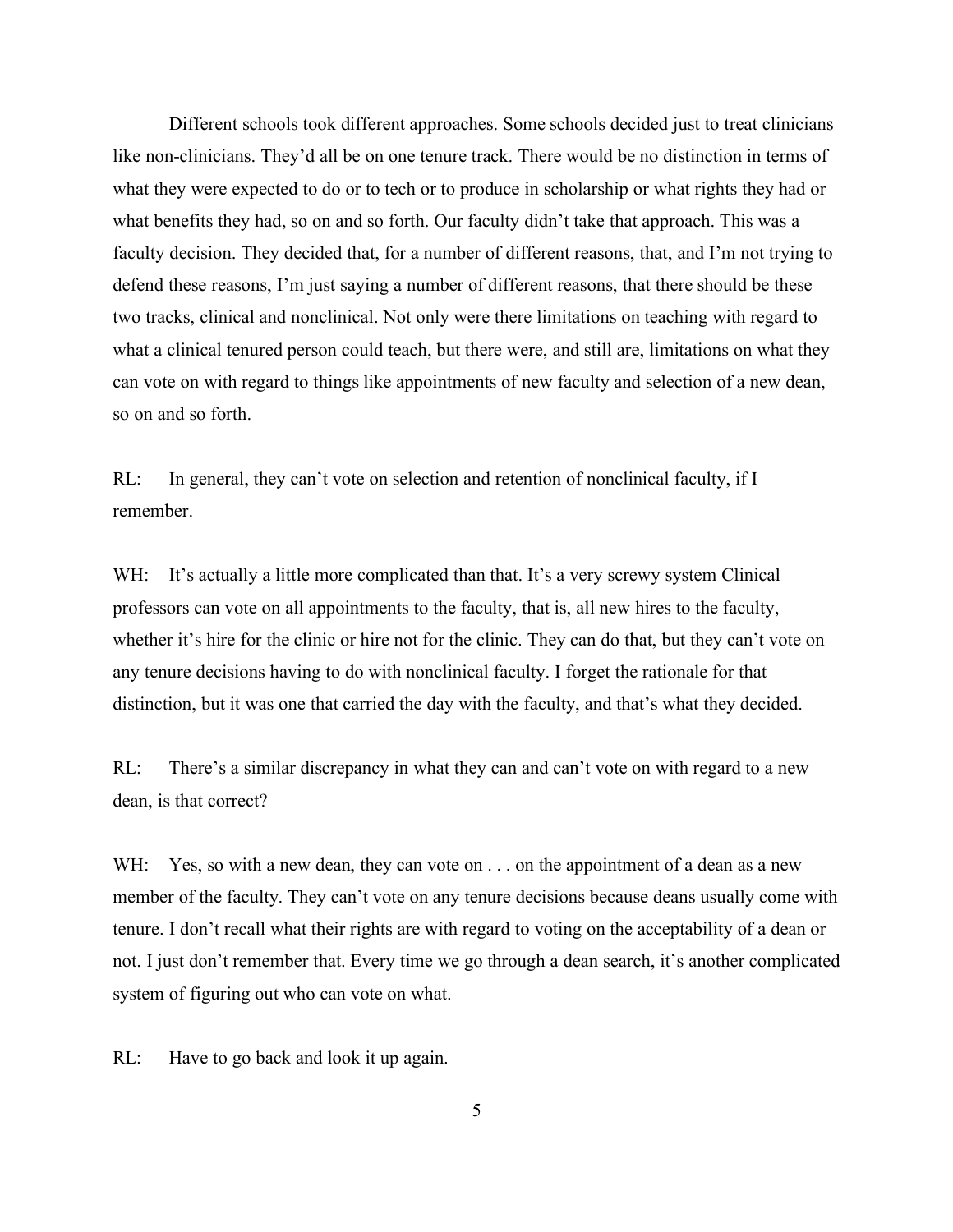WH: Yeah.

RL: In terms of the faculty, I'm going back to the time when you first came, were any of the clinic faculty also in private practice at the time other than the people that you talked about that we brought in for the various subject areas?

WH: You mean any of the clinic faculty in private practice in addition to teaching?

RL: Yeah.

WH: Not really. The teaching jobs were pretty much full time, so maybe people would handle an occasional case here or there in private practice and consulting, but it wasn't something that went on very much.

RL: Clinic faculty in general, how much contact did they have with the actual clients of the clinic?

WH: That's an interesting question. That would kind of vary, I think, with the professor and with the student and the client, et cetera. The general philosophy we tried to adhere to was that the student was primarily responsible for representing the client and would initially interview the client; would initially counsel the client; if we took the client on as an ongoing client, would be the one who had contact with the client about certain either litigation or other kinds of decisions that had to be made with regard to their case, but it was always with the understanding that the professor would be involved enough so that the professor could make sure that the student was doing the right thing, which often then the professor had to spend a lot of time talking with the student about what's the right approach and why and this, that and the other.

Now sometimes, some faculty members decided that they would sometimes just deal directly with the clients and not just with the students, particularly in difficult cases, and that kind of depended on the faculty member and the student.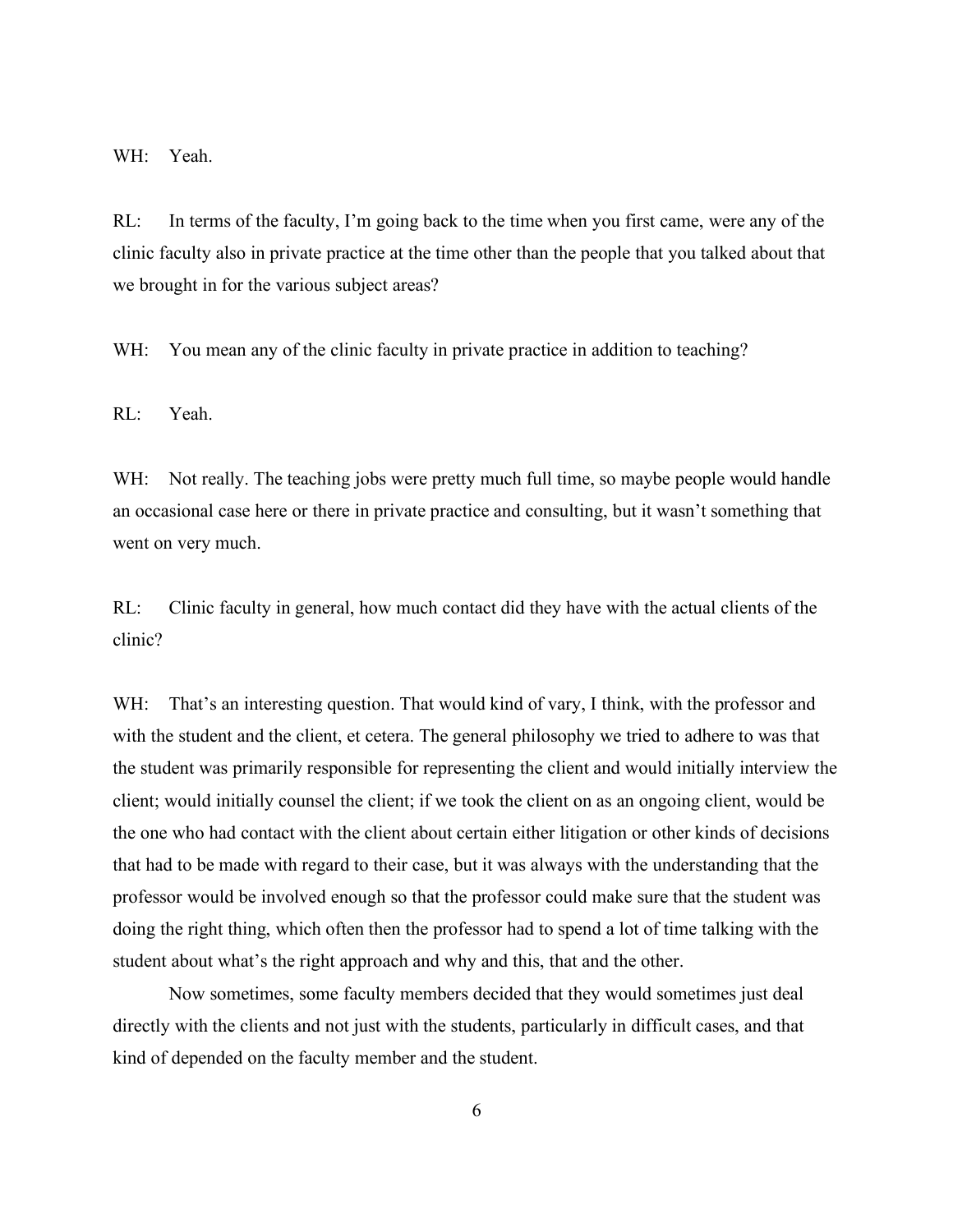RL: There wasn't an overall guideline as to that?

WH: No, the concern always was that the client get good legal service, so the students being new at what they were doing, could make mistakes that could be avoided if the clinic faculty member were involved. What we tried to emphasize was that the clinic student shouldn't be making decisions on any kind of key issues without thoroughly vetting it with the clinic faculty. That may not have required the clinic professor to actually deal directly with the client in some cases.

RL: There was never any taping of the interviews for later review?

WH: There was some of that, yes.

RL: No rooms with one-way mirrors or anything like that, where you could watch?

WH: You know, we had a room with a one-way mirror, which no longer exists, that was set up for that kind of purpose, but we never used it that I recall, not for dealing with real clients. We used it for simulations sometimes.

We would videotape certain interactions with clients, particularly initial interviews with clients, that the student would do with a client, and use that for instructional purposes. We could then sit down with the student afterwards and go through the tape and discuss what could have been done differently in terms of the interviewing techniques, so on and so forth. Of course, that was all done, and only done, with the permission of the client. They were told that this was a law student clinic and that these students were learning and this was part of the learning process, and that we would destroy the tapes afterwards, but if they didn't want to be recorded, we'd get their consent before we would do that.

RL: How do clients generally react to this kind of unusual setup? Do you see them behave any differently than you think they might if the person were a licensed attorney rather than a student?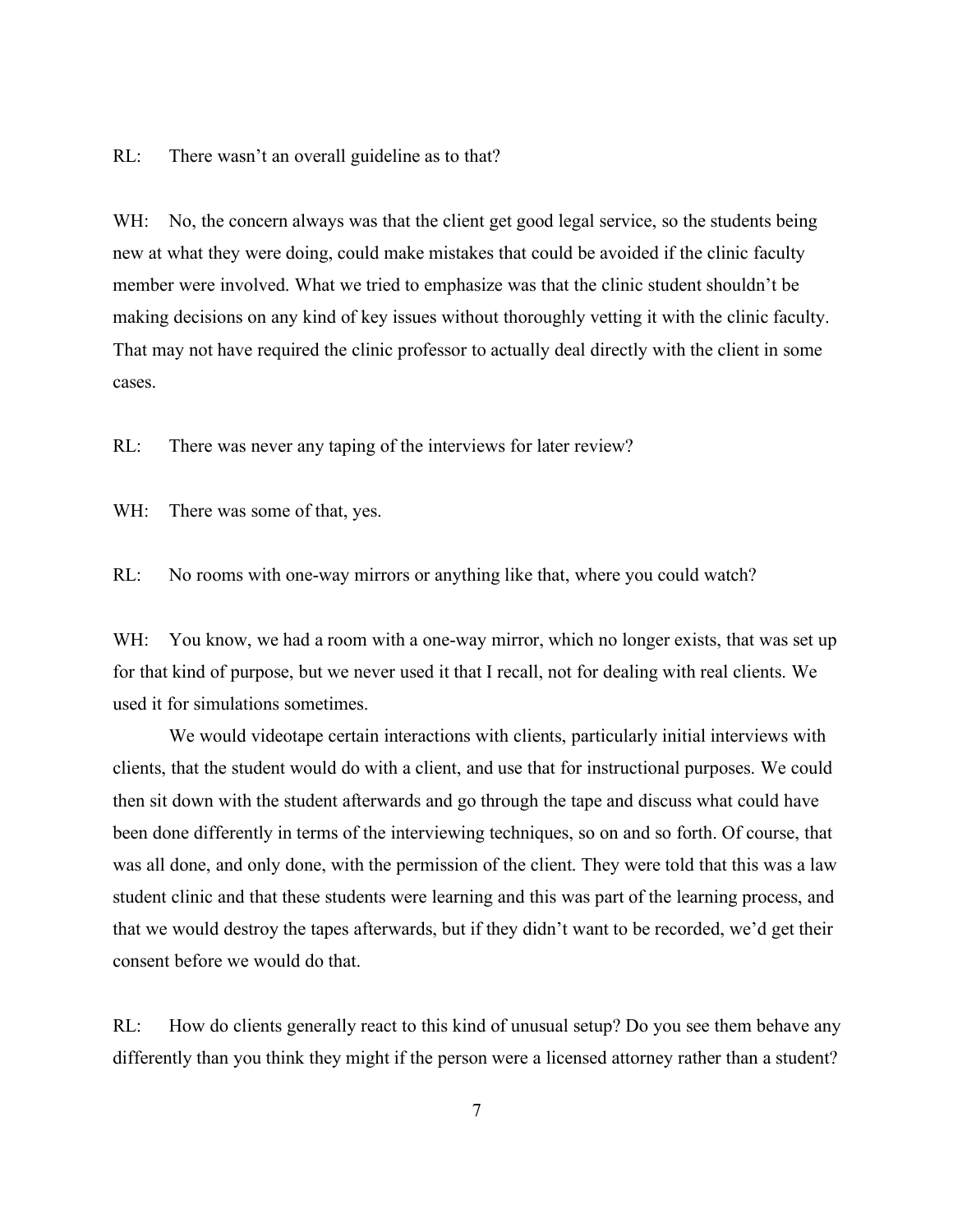WH: I wouldn't say that I observed much difference between a client dealing with a student versus the clients dealing with, let's say, an attorney who had been out, oh, I don't know, four or five years in practice. Clients pretty much view them the same. Partially, it may be because these were mostly clients, they were low-income clients, so they were clients that were simply not used to seeing attorneys, so they didn't really have any real expectation, particular expectation of what it would be like to see an attorney versus seeing a law student.

And the law students, you know, they dress professionally, they acted professionally. I think from the clients' perspective they realized that law students were students and that they were young and somewhat inexperienced, but most of the students conducted themselves in a quite professional manner. I think the clients responded to that positively. Occasionally there would be a client that would really not want to deal with a student, wanted to deal with a "real lawyer," but that was very much the exception not the rule.

RL: How would that be handled?

WH: Most of our cases we had no obligation, the way we took in new clients, or interviewed new clients, we had no obligation to take those clients on beyond the initial interview and counseling stage. That was solely left in our discretion, which in a general sense, it is in any attorney-client situation, so if we knew right off the bat that the client was not comfortable dealing with a student and really wanted to see an attorney, we would just simply have to say to the client, "Well, we just can't provide that kind of service. We're really an educational clinic. You may have to go Legal Aid or some other kind of place where you can talk directly with an attorney."

Nobody seemed upset by that.

RL: Were there ever situations where interpreters were needed for language purposes?

WH: Oh, yes, yes.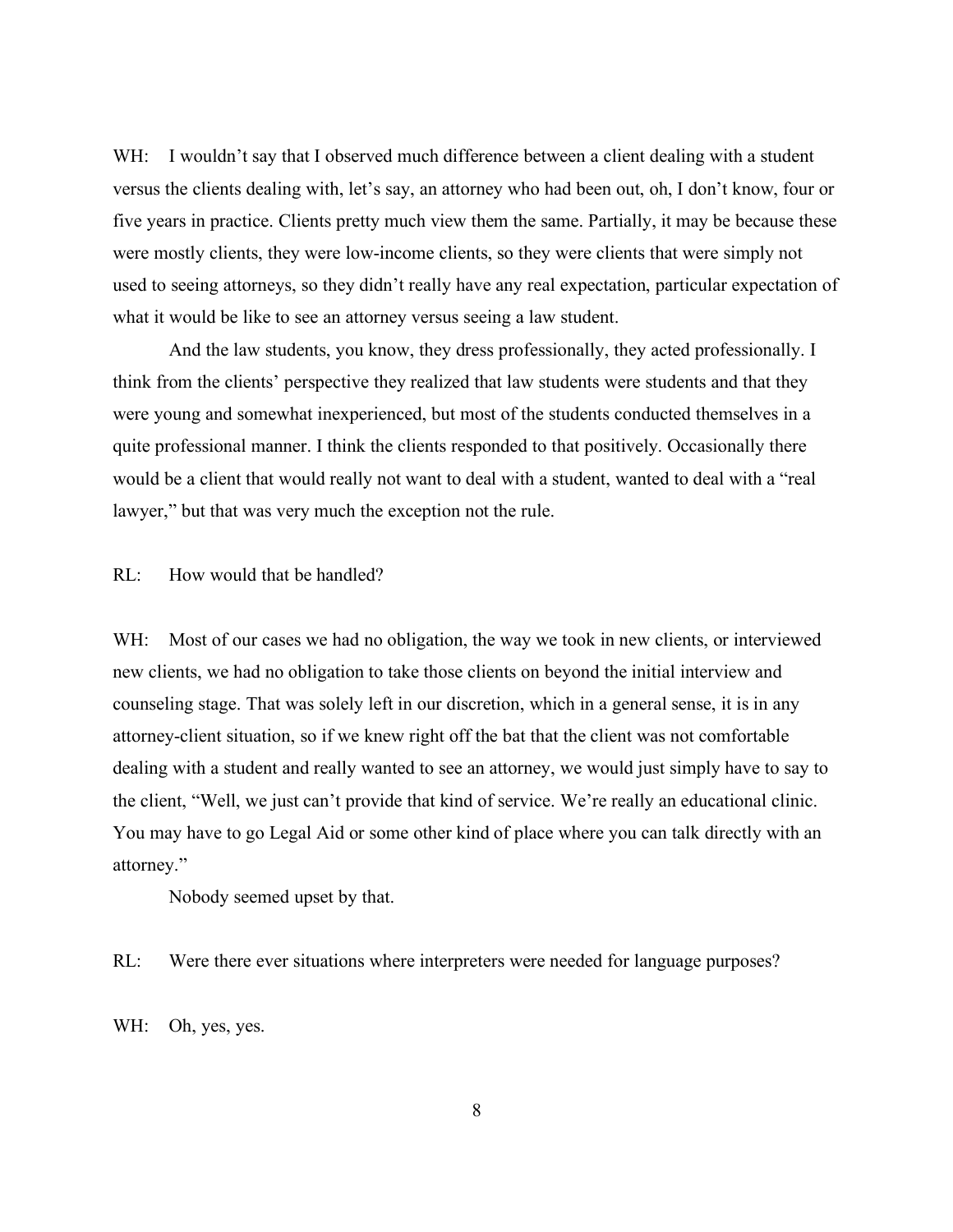RL: How did the clinic retain those interpreters?

WH: Yes, quite often we had a need for Spanish to English translation, Vietnamese to English, Laotian to English, I'm sure there were more too. We could pretty much tell ahead of time, based on where we were going to do the interviews, the initial interviews, and who had signed up to be interviewed as potential clients, we could pretty much anticipate certain problems. My recollection was that at the various places where we did the intake interviews, the initial interviews, there was not somebody employed by us but there was somebody employed by the host organization that would do an initial screening and would ask questions or determine whether or not there was a need for a translator. We rarely had a problem with that.

RL: You as the director, you came in as the director, were also doing the hands-on work, ...

WH: Yes.

RL: ... teaching and supervising. What kinds of cases were you supervising?

WH: A whole variety of things. Some of the cases I had inherited, because there were already open cases in the clinic, and then I tried to select new ones that I thought were good teaching cases, but it really ran the gamut, particularly some of the older ones, a lot of landlord-tenant cases, a lot of eviction cases, quite a few Social Security Administration cases, where someone needed to have a hearing in order to either get Social Security benefits or contest the cutoff of Social Security benefits, consumer cases, a lot of people getting sued for not paying consumer contracts.

Then, some of the cases I inherited were in federal court, dealing with you name it. We had Freedom of Information Act cases, copyright violation cases, it really ran the gamut.

RL: Was there as much push toward negotiated settlement in those days as there seems to be now?

9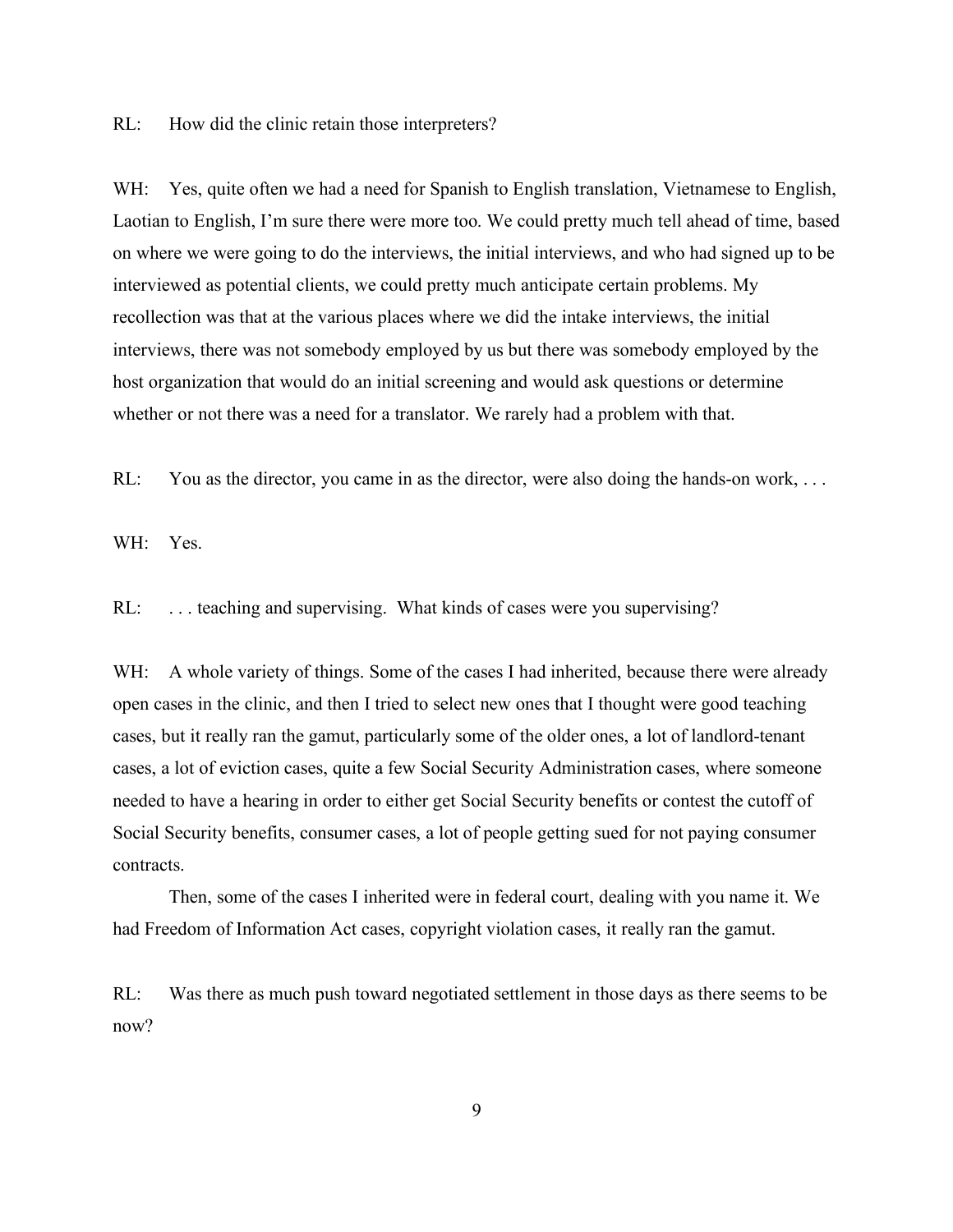WH: Yes, I think so. I think it's fair to say that that was always something that we would consider and present to the client as a possible way of resolving the dispute. Yes, I think so.

RL: So it happened in a large number of cases that they didn't really go all the way to court?

WH: Yes, I'd say the vast majority did not go into court.

RL: Were the students ever disappointed? Did they expect to get the court experience? Is that part of what they thought they were paying for?

WH: Well, I should clarify what I just said. That's on the civil side, this is true of all civil cases, most of them settled or were disposed of before there was any serious court action. On the criminal side, although there were plea bargains obviously, we tended to get a fair number of cases that went to trial on the criminal side, so the students that really wanted some trial experience were encouraged, whether they wanted to do criminal law or not, were encouraged to go into the criminal defense clinics.

The ones on the civil side, we made it pretty clear to them at the outset that our goal was to get them into court if there was a case that legitimately required that, but we really couldn't promise that. We tried to do them at least once a semester, but anything more than that we really couldn't promise.

RL: If a case did go to court, would a faculty member accompany them?

WH: They had to, yes. The state bar rules require that in court, in fact, in a number of different settings, the state bar rules require that a law student could not go in by themselves. They had to be supervised by a member of the bar, so yes, we would often go to court with them.

RL: How about when the parties were going to come to a negotiated agreement? Did a faculty member have to be there for the signing of the agreement? I'm sure you had to vet the agreement.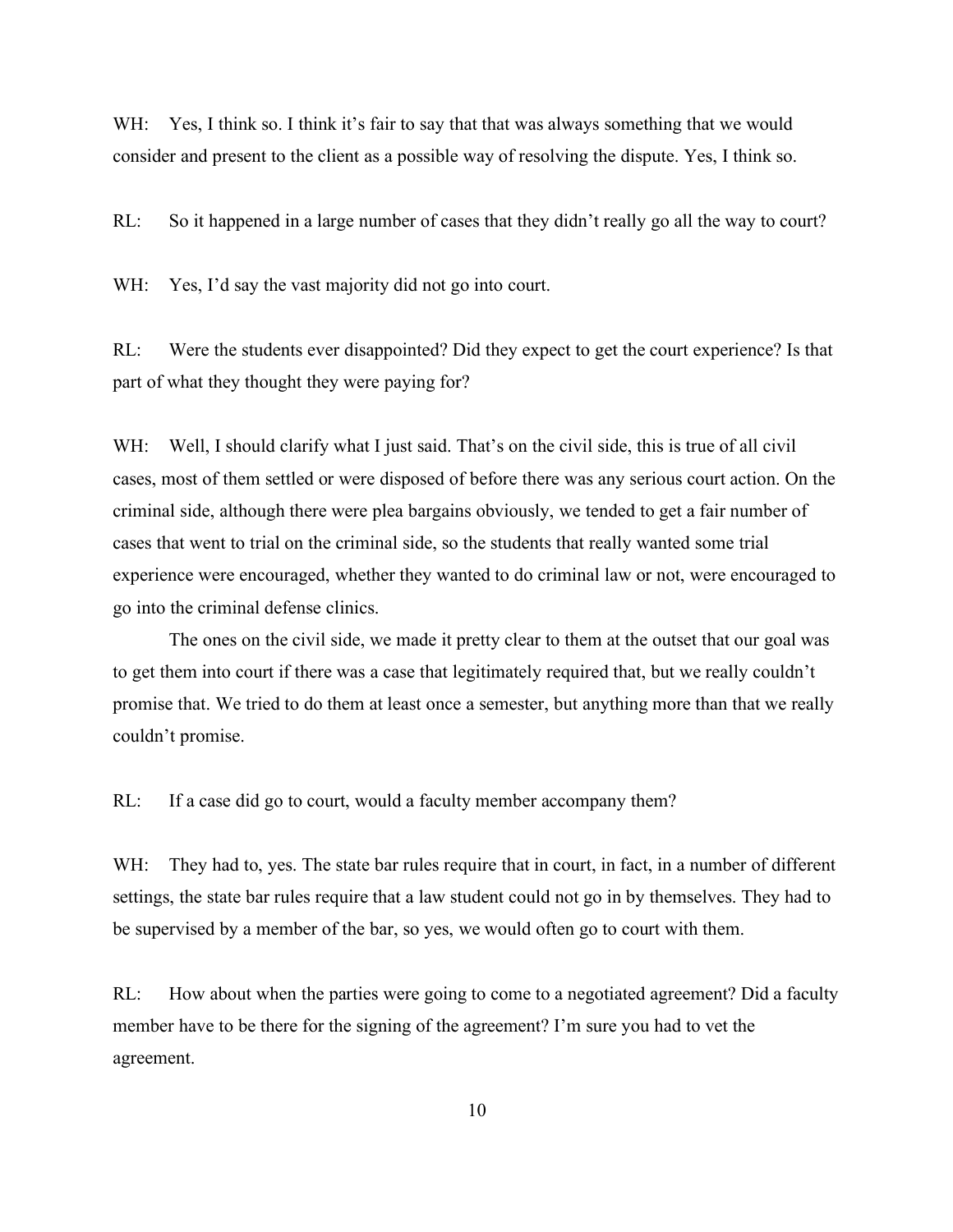WH: Yeah, we would vet it. I'm not sure we were there for the technical signing, but we made sure during the process of negotiation, if we weren't there in person, that the student was sensitive to the fact that not every settlement's a good settlement, and they may not have enough experience to know what a good settlement is or not, so that they should discuss it with, not only with the client, because the client obviously had to approve it, but also with us, with the faculty, as to whether we thought it was a good settlement or not.

RL: I know a lot of times the settlement involves financial negotiation, and I remember that in practice it was a good idea to have them reviewed by CPAs or some other kind of accountant. How about in this setting?

WH: We never really confronted that, never had to turn to that as far as I can remember, because our cases were all cases involving a small amount of money. Anything involving a large amount of money we just didn't handle, because we figured that that client could find an attorney in private practice who'd be willing to handle it if enough money was at stake.

Secondly, our malpractice insurance carrier would not underwrite us, would not insure us, if we took on fee paying cases, and anything that might recover a lot of money is "a few paying case," because you could get contingent fees, so we really didn't have very many cases that were that complicated in terms of the calculation in damages.

RL: Did you ever bring in experts?

WH: Yeah, oh yes.

RL: Were they mostly volunteers?

WH: I don't recall we ever paid for an expert, at least on the civil side. On the criminal side, they may have had to pay, but then that was, because clients on the criminal side were all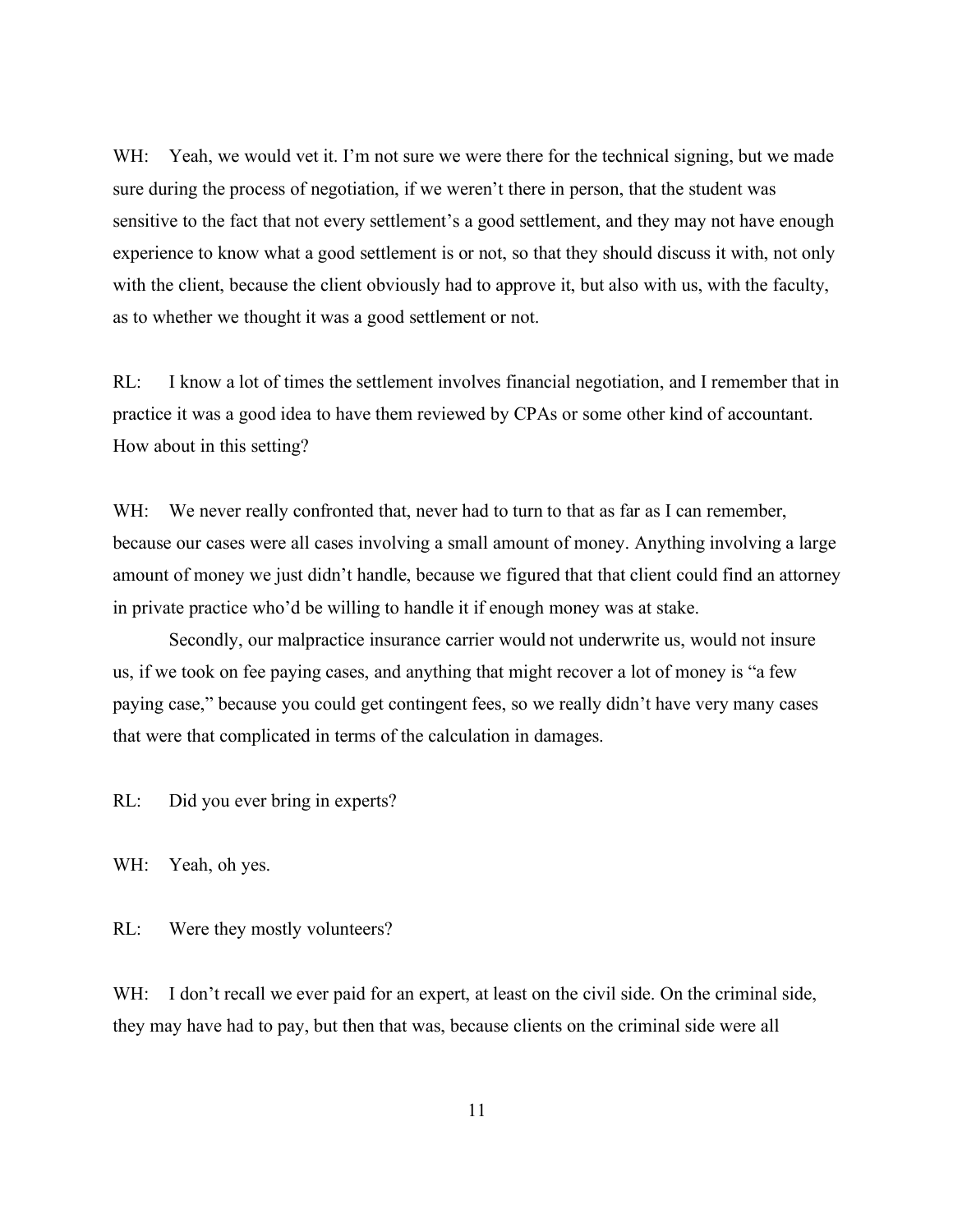indigent defendants, the payments would be reimbursed by the state or paid by the state, but I don't recall on the civil side we ever had to pay for an expert.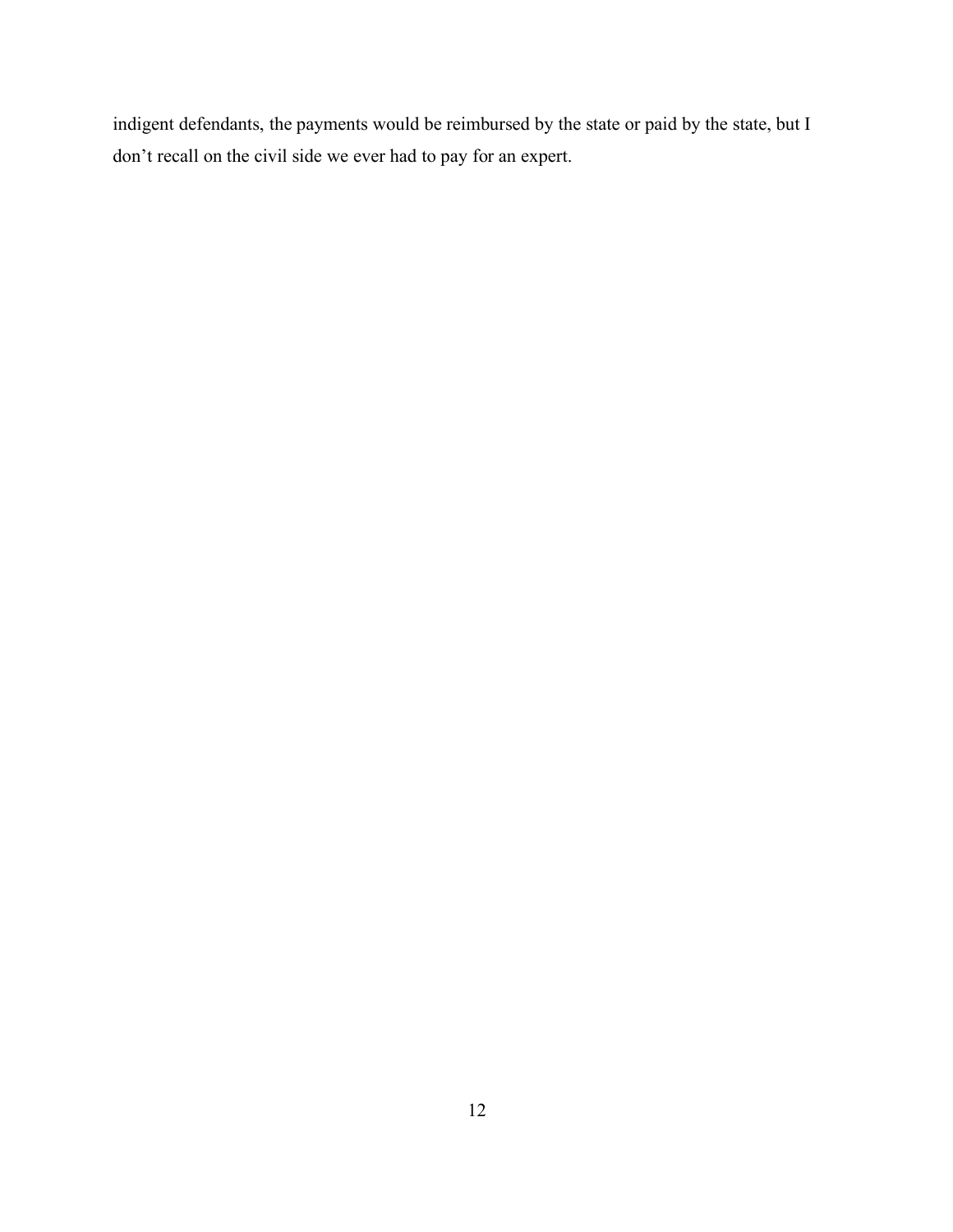

## CONVERSATIONS IN LEGAL EDUCATION:

ORAL HISTORIES OF THE FIRST HALF-CENTURY OF THE UNIVERSITY OF SAN DIEGO SCHOOL OF LAW

Narrator: Professor Walter Heiser Interviewer: Ruth Levor Recorder: Ruth Levor Date: April 6, 2006 Accession No.:OH-LRC-Heiser-2A TAPE 2A: SIDE b

j

RL: How were the clinic students graded?

WH: We had a number of different courses. We had one course that was the basic entry-level clinic course, which was the one that had the biggest enrollment. Most students took that but didn't go on for anything more advanced. In that course, it was graded pass-fail. The clinic faculty developed a set of criteria by which we would measure the students' performance during the course of a semester. We would share that with the students so they knew what we were expecting from them. Those criteria had less to do with the actual performance of the lawyering skills than with the sort of professional responsibility or responsibility in a more general sense that was exhibited by the student in dealing with the client. It wasn't really ever a problem to grade a pass-fail.

Eventually we moved to a four tier pass-fail to try to be able to reward students who really did excel in what they were doing in the clinic and to also, you know, not reward students who were clearly below average, and that didn't prove very difficult to use either. Good students, based on the criteria we had set, good students we could really pretty much identify. Certainly, you'd spend enough time with them as a clinic faculty member so you could do that. The bad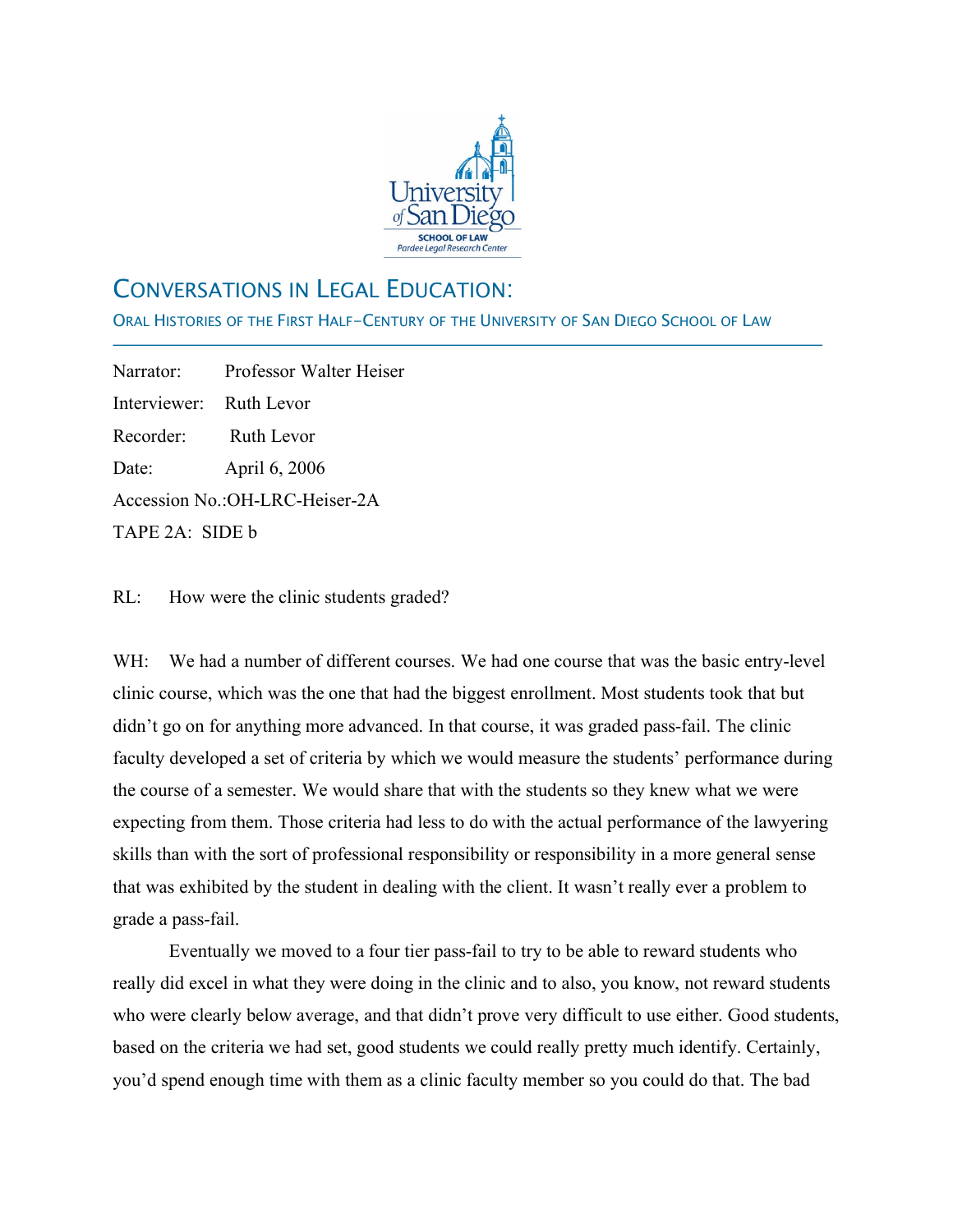students mostly were, occasionally you got a student who'd get a low pass or even a fail, were ones that just totally dropped the ball. It was that they didn't perform something very well, although certainly you would try to critique them on that so they could do better the next time, but if they just dropped the ball. They didn't show up for something, and there were students who didn't show up for court hearings, for example, and didn't really have any good excuse, so that kind of lack of responsibility could generate a low grade.

RL: It's almost more a grade on work ethic and professionalism.

WH: Yeah.

RL: This was that broad basic prerequisite course.

WH: Right.

RL: Is that a class the student had client contacts?

WH: Yes.

RL: Did they do the client intake?

WH: They all did client intake, the initial client interview. They all did that, and they all counseled with clients. In other words, a client would come in with a problem; the student would do the interview, would take notes, would go talk to a clinic professor before the client left and would at least give the client some legal advice based on that initial interview, although sometimes the legal advice wasn't any more than to say, "Well, you need to see a lawyer in private practice because you've got a case that's worth a lot of money."

But sometimes it was a little more involved in terms of giving them legal advice about how to deal with a certain legal problem, so on and so forth. So every student would, pretty much every week, would be interviewing a client, talking to a professor about the interview and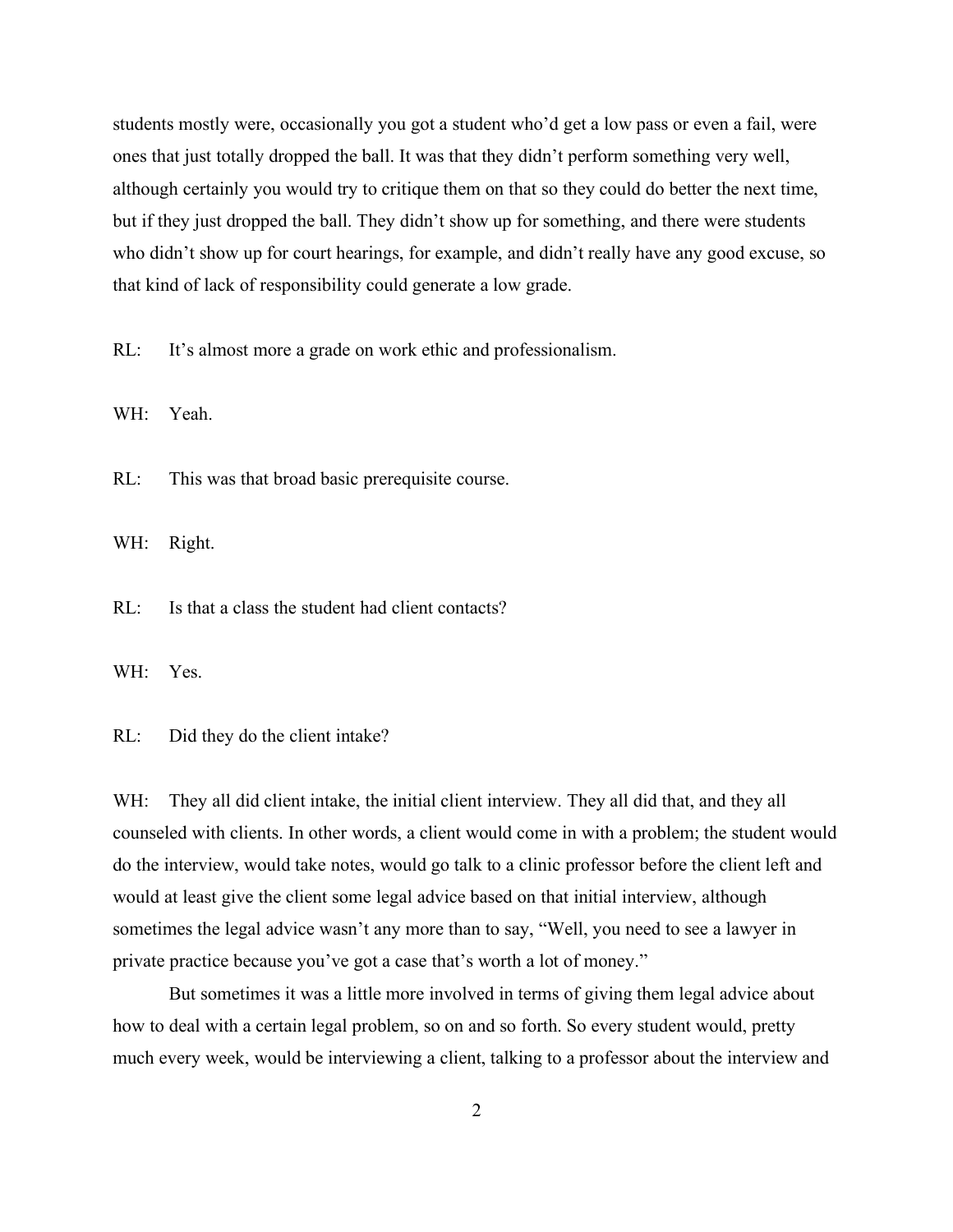then based upon what the professor and the student decide, the student would go back and advise, counsel and advise, the client about whatever the legal issue was. So every student did that every week.

Beyond that, the goal was for each student to take on at least one or two or a handful of cases every semester that they could then work on past the initial interview and counseling stage.

RL: This was even in the basic course?

WH: Even in the basic course, yes. On the civil side, we tried to get every student to handle, for example, a simple landlord-tenant eviction case, a very easy case to handle because the issues are pretty discrete, the time frame is collapsed, and you go to court very quickly. Back then, you went to a more formal court, the municipal court, so it was a perfect kind of case for a student. Our goal was to get a student involved in at least one of those kinds of cases each semester.

RL: What about the facilities? Where did all of this take place? You talked about the outside agencies . . .

WH: Right.

RL: ... that you went to, but how about on campus?

WH: All the initial clients that we encountered took place off campus at some agency location. We had several when I first came here. But if we kept a client on beyond the initial client counseling stage or even to counsel them if the problem was too difficult to counsel them on the spot, if more research was needed before we could even give them a basic answer to their issue, all that was done back here at the law school.

Back then, when I first came here in 1978, that was all done on the third floor in the main law school building. There were a series of clinic professor offices there. We all had our office in the same location. We had a couple of secretaries and receptionists there, and we had one or two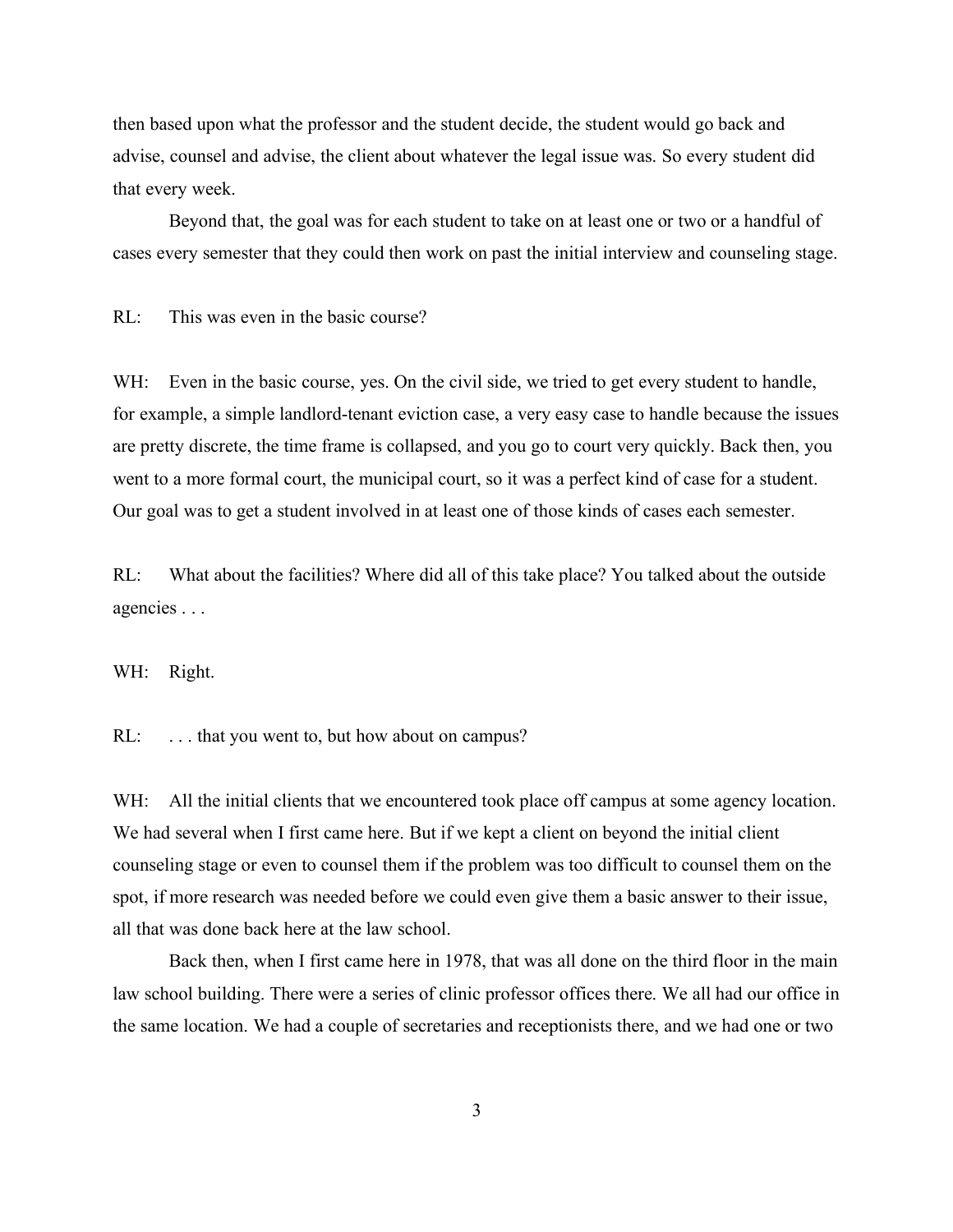rooms that the students could all share for various purposes, and that's where all the follow-up work was done.

If we took a case, we decided to take on a client all the way through to the resolution of a case, that's where all that work was done back in a relatively small area. It got pretty crowded at times.

RL: Is that the suite of offices on the north end, the front end of the building on the third floor?

WH: Yes, so the northeast end of the building, yes.

RL: Was that basically the same size as it is today?

WH: It was exactly the same as it is today in 2006. It was exactly the same back in 1978. I don't think that area has been changed at all.

RL: Except for computers.

WH: Computers and new carpet, but in terms of the rooms and configuration of the rooms, it's all the same. Now we used to have, actually I'm remembering now, things weren't quite as bad space-wise as I just let on, or just indicated. There was also a rather large room right across from that suite of offices that was known as the faculty library, and we soon quickly redubbed it the clinic/faculty library, because it had a lot of basic legal research books available, California reporters, California statutes, so on and so forth, and quite a number of tables there and seats and everything else, and out students could do work in there, either research work or they could actually do work on their cases on those tables there.

In the heyday of the clinic, when we had fifty, sixty students a semester signed up for the in-house clinics, that's where a lot of them would have to do their work.

RL: Were you shown these facilities during your interview?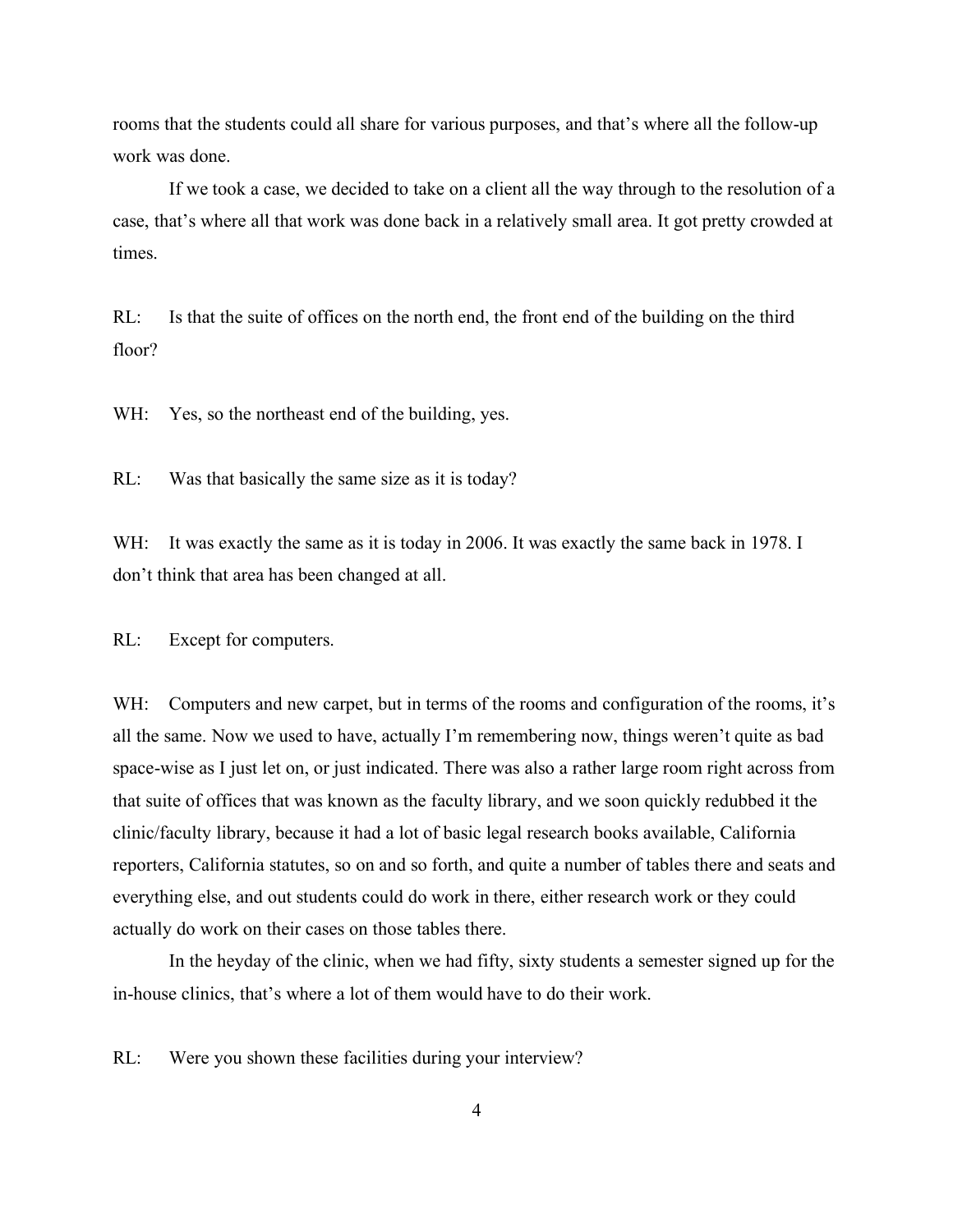WH: I was. I did, yes. I saw them.

RL: So you knew what you were getting into.

WH: I knew what I was getting into.

RL: You say at that time there were fifty or sixty students? In the entire program?

WH: Well, I don't remember exactly what it was when I first came here, but during I'd say the first five years that I was here, in-house clinics, that means the clinics where students took on actual clients that were supervised by clinic professors, we would typically have probably fifty, sixty total. That's between criminal and civil. Sometimes a little less, sometimes a little more.

RL: And they all had to take that basic class?

WH: Correct.

RL: Which was called . . . legal clinic or something?

WH: I don't remember what it was called when I first got here. We changed it to Legal Practice, that's it, Legal Practice, that was it.

RL: In a single Legal Practice class, about how many students would there be?

WH: Again, each semester there'd be, I'd say between forty and fifty.

RL: That was one class taught by one clinic professor or was it split up?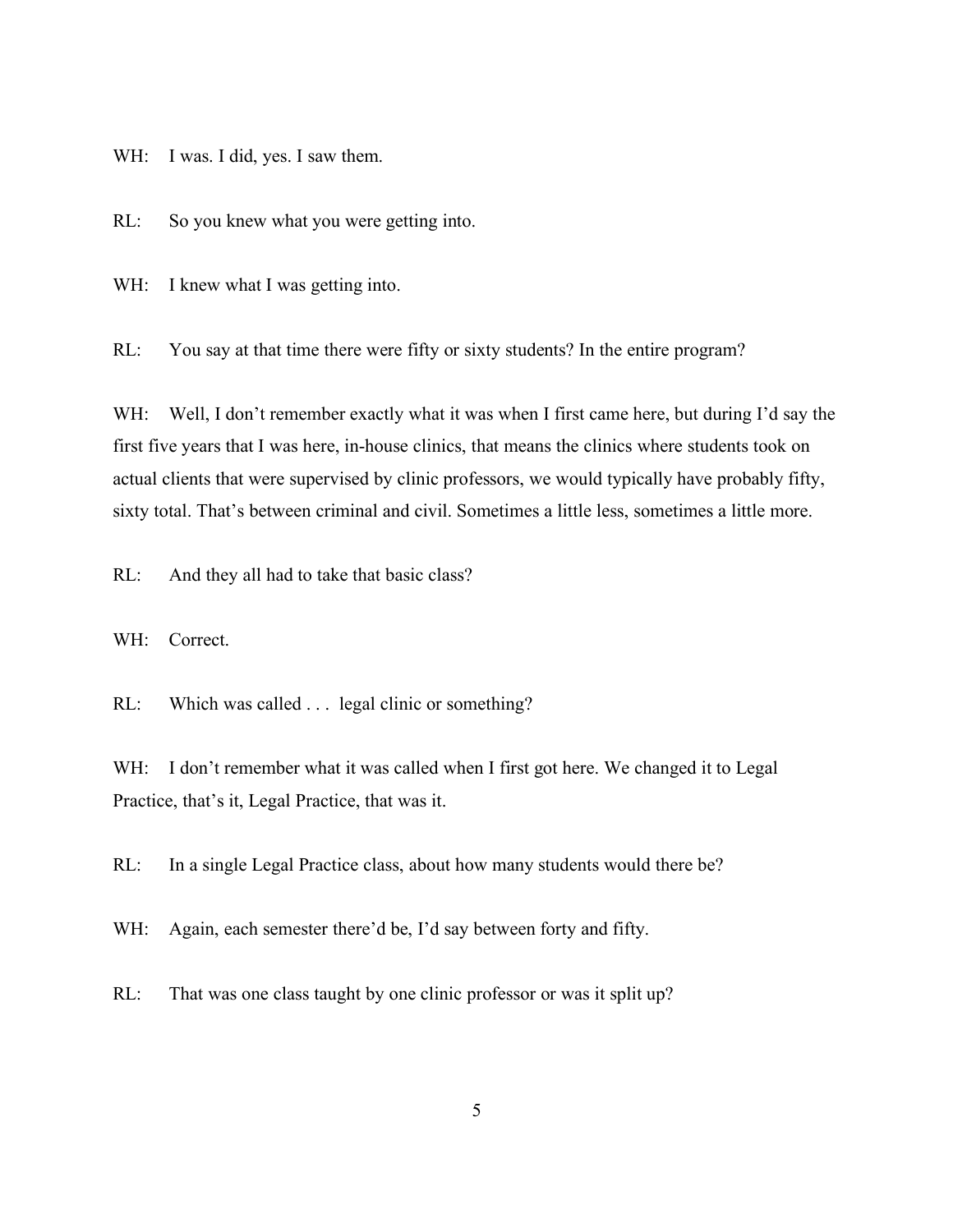WH: It was split up. The way we handled it was that all the students would sign up for that course. Depending on their interest, criminal versus civil, so on and so forth, we would divide them up among the clinic faculty, but they would all be together, or at least all the criminal people would be together once a week and all the civil people would be together once a week for a classroom component to the course, where we tried to do some simulations and some presentations about lawyering skills, so on and so forth.

It turns out that in terms of the supervision of students who were actually representing clients, that was divided up among the clinic faculty.

RL: When you went to the various agencies for the initial intake, did you go as groups or did each student have to go at a separate time?

WH: We went as a group. We didn't necessarily always do this, but we pretty generally did this. We would divide up the students and assign each student to one professor, so I might have five, six, seven students who were assigned to me, and then we would go out as a group or we'd meet as a group over at one of these agencies' locations and do our initial client interviews. I would have maybe five or six students who were interviewing clients in different rooms at those facilities, and then they would all come back and talk to me, each one would come back and talk to me individually, about their client's case and what to do and so on and so forth.

It was fun. It was a lot of work for the faculty, but it was a lot of fun too. You really got to know the students well, and it was a really good esprit de corps, and it was fun.

RL: Were most of those students fresh out of college?

WH: Most of them were second-year law students. The vast majority of the basic clinical program were second-year, either first semester or second semester.

RL: But of traditional age, or did you have many who had former careers?

6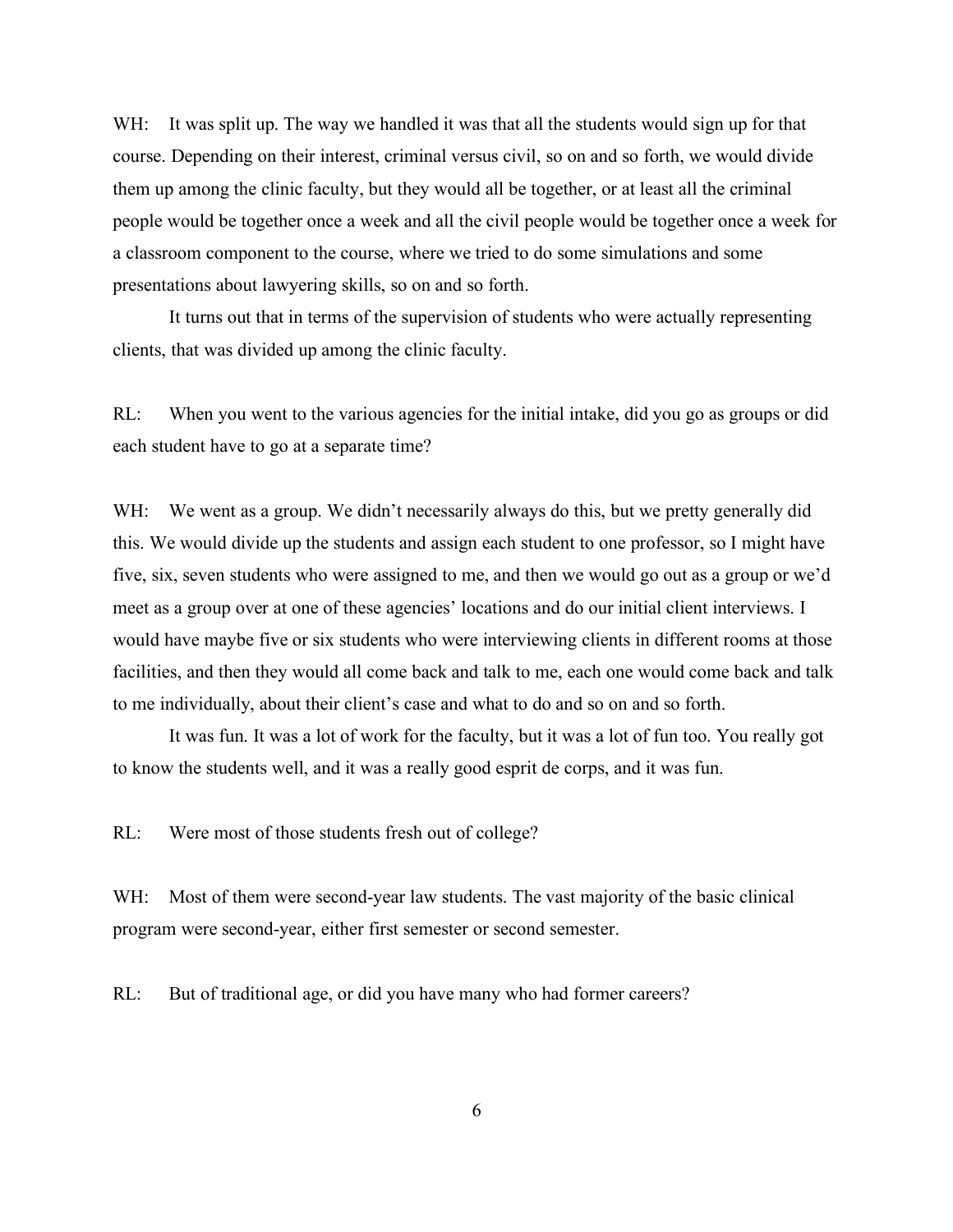WH: Oh, I see what you mean. The majority were the age you would expect if you went right into law school out of college, but there were always some older students that had done something else. It could have been anything, different profession and then went back to law school. That was always nice too, to have that mixture.

RL: As far as the scheduling of the classes, they were offered to both day and evening students, I assume. Did they take place both in the day and the evening?

WH: Well, the clinics had to meet in the evenings. That is to say, the interview sessions, the intake sessions, tended to always be in the evening. The classes themselves were usually in the late afternoon. We did that so people in the evening division could, if they had any flexibility at all, they could take the course and go to an evening clinic to interview clients and then go to the late afternoon class. We'd also have our classroom session starting at four or five o'clock, long after everybody else had left the school.

RL: How well prepared did you find the students? I'm sure they came to you at all different stages of both their education and their maturation, but in general, can you make any generalizations about whether they were really ready to do this?

WH: It's difficult to make generalizations. They did come from all walks of life, all stages of maturation, all different knowledge about the practical aspects of law or just dealing with people. I think they were all eager to learn. Not all of them understood their limitations very well and knew that they had to learn, but they were all eager to learn something, so it's hard really to generalize.

Part of what the clinical faculty had to do, each one of the clinical professors had to assess each student and make sure that the student was not put into a situation where there was going to be a problem, either that the student would "fail," that is to say would just not successfully be able to complete the task at hand, or where the client would be not served properly, so you had to make that assessment, but it definitely did cover the spectrum. I always viewed our teaching mission, or my teaching mission, and I still view it this way today even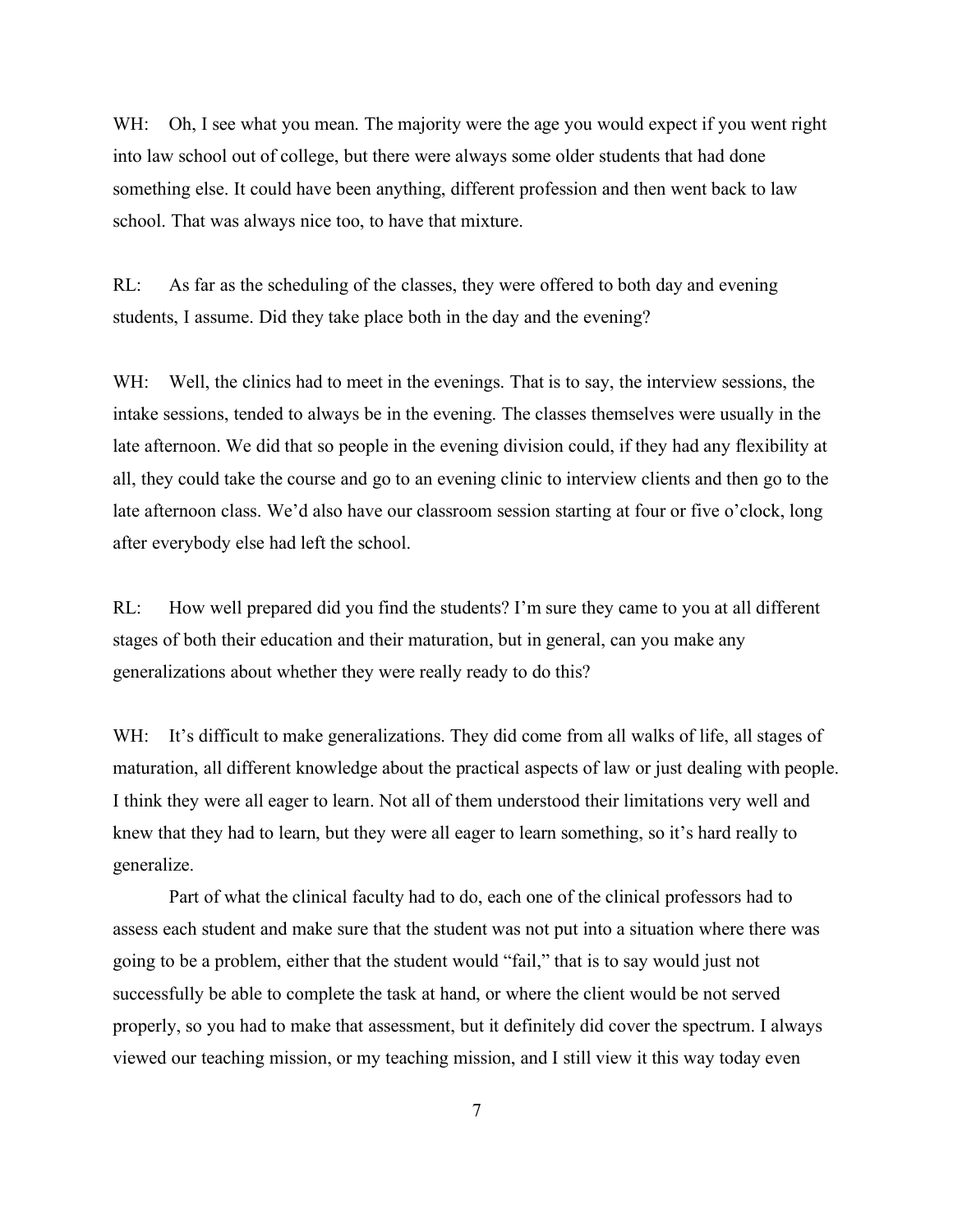though I don't do clinical teaching any more, as being to teach and educate and improve students at whatever their level they come in at—that's not a very good sentence—whatever level they are at when we first see them, to improve them so when they leave us, or they leave one of my classes, they're better at whatever it is they're supposed to learn.

I don't expect them all to be at the same level. That's why in regular classes, we have As, Bs, Cs and Ds, but I do expect that there's going to be improvement. We very much took that attitude in the clinic. We realized that certain people just were never going to be really terrific at certain practical aspects, but we wanted to make them, we always used the terminology "reasonably competent lawyers" and therefore make them better than they were when they came in.

RL: "Reasonable" has so many wonderful uses in the law.

WH: Exactly, "reasonably competent attorneys."

RL: That sounds like a very good mantra. What do you think was the greatest surprise to students when they start working with clients?

WH: Gee, it's hard to say, because it's hard to put yourself in the student's head to know what they thought was the greatest surprise. My observation about students over the years in dealing with clients, I think the greatest surprise probably was that there's an emotional aspect to dealing with the client, that clients come with emotions, and they come with biases and prejudices as well as emotions, and you need to be sensitive to that, because if you just treat them like they're a legal problem, you know, like a problem you would get written out for you on paper, you're probably not going to connect very well with the client, and that means you probably aren't going to do as well for the client as you could.

That I think came as a, I'm not sure so much as a surprise but as a real difficult learning experience for many attorneys. I think what did come as a surprise to some was that, because clients are people, people come with all kinds of bias, prejudices, emotions, people make all kinds of different choices, that what the student thought was a rational choice, whether it had to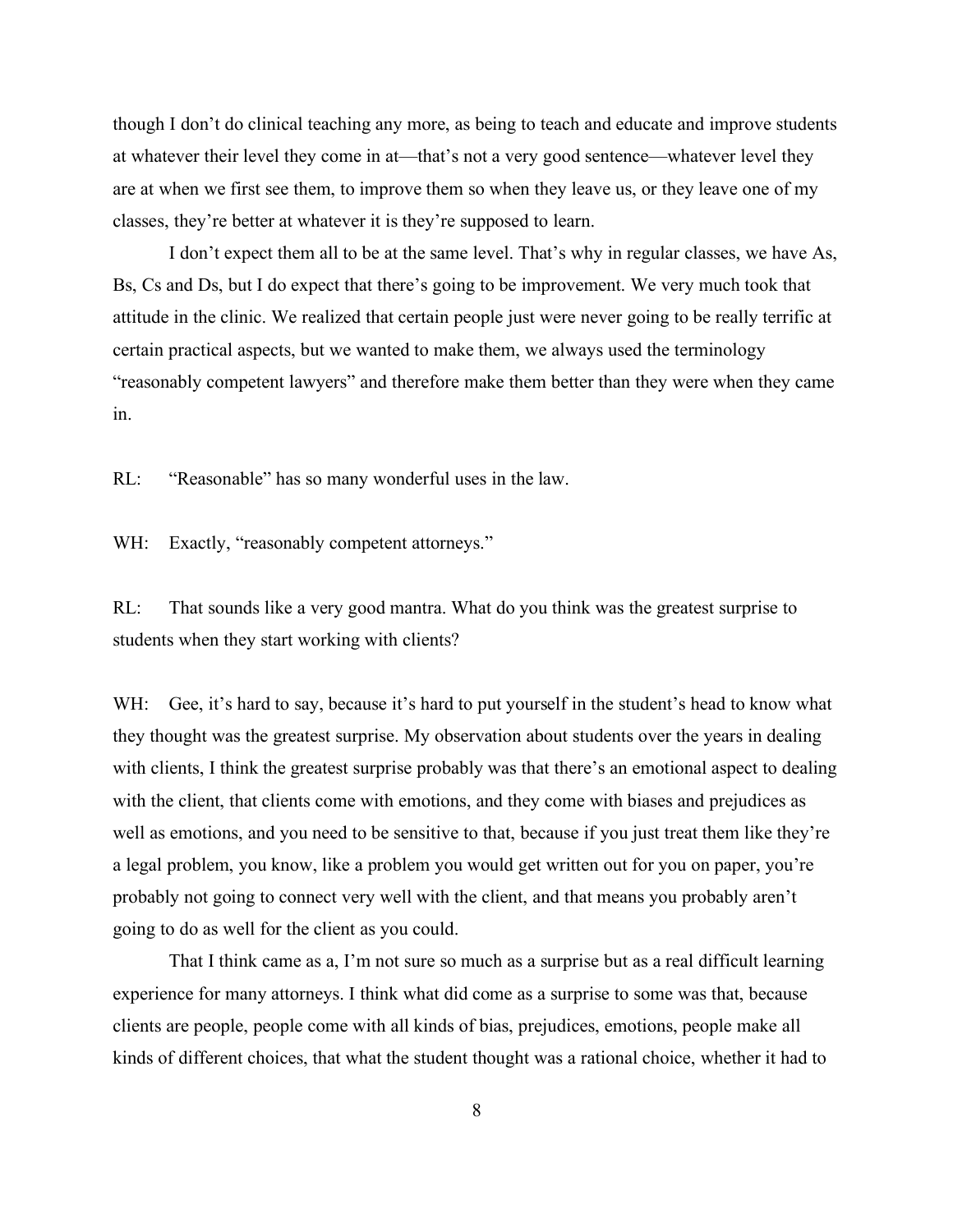do with accepting a settlement or not accepting a settlement or whatever it had to do with, was not often what the client viewed as a choice that they wanted to make. It was a surprise to some that many people just don't make what you would consider to be a logical, rational, economic, money-driven wealth maximization choice.

RL: You have so much to teach in the classroom component procedurally and the like. Was there a softer side to that? Were there lessons on counseling, on psychology, on those kinds of things?

WH: Yes, indeed. In fact, I became sensitive to this when I was at Harvard because this was not exactly my idea, although how I implemented it here was something that not even was done at Harvard. We actually had a psychologist who team taught with a member of the clinic faculty a simulation course on interview and counseling. We also hired him to talk to our clinic students that were handling actual client cases. He would, not every week but two or three times during the semester, he would present some materials and stuff during our classroom component.

It was interesting. It was an interesting aspect of it. Initially, a lot of the students were very resistant to all that as too touchy-feely, and some of it was too touchy-feely, quite frankly, but the goal was to sensitize students to the fact that clients don't have necessarily the same mindset that attorneys do. It's not so much that clients aren't rational, because I would say that they are rational, it's just they're rational in a different universe in many respects than attorneys are. Attorneys are rational in the universe of legal principles and economics and so on and so forth, and not all clients are, particularly if they come from different cultures.

RL: What about teaching materials? Were there already prepared materials that you were able to purchase and use? Did you have to do a lot of your own creation of materials?

WH: We had to do a lot of our own. At that point, this is again, I'm talking about the early period of my experience here, which was '78, I think I was clinic director for five years, so until '83, during that period of time, there was almost nothing available that was useful in terms of teaching materials for the classroom component of the clinic. There were some things that had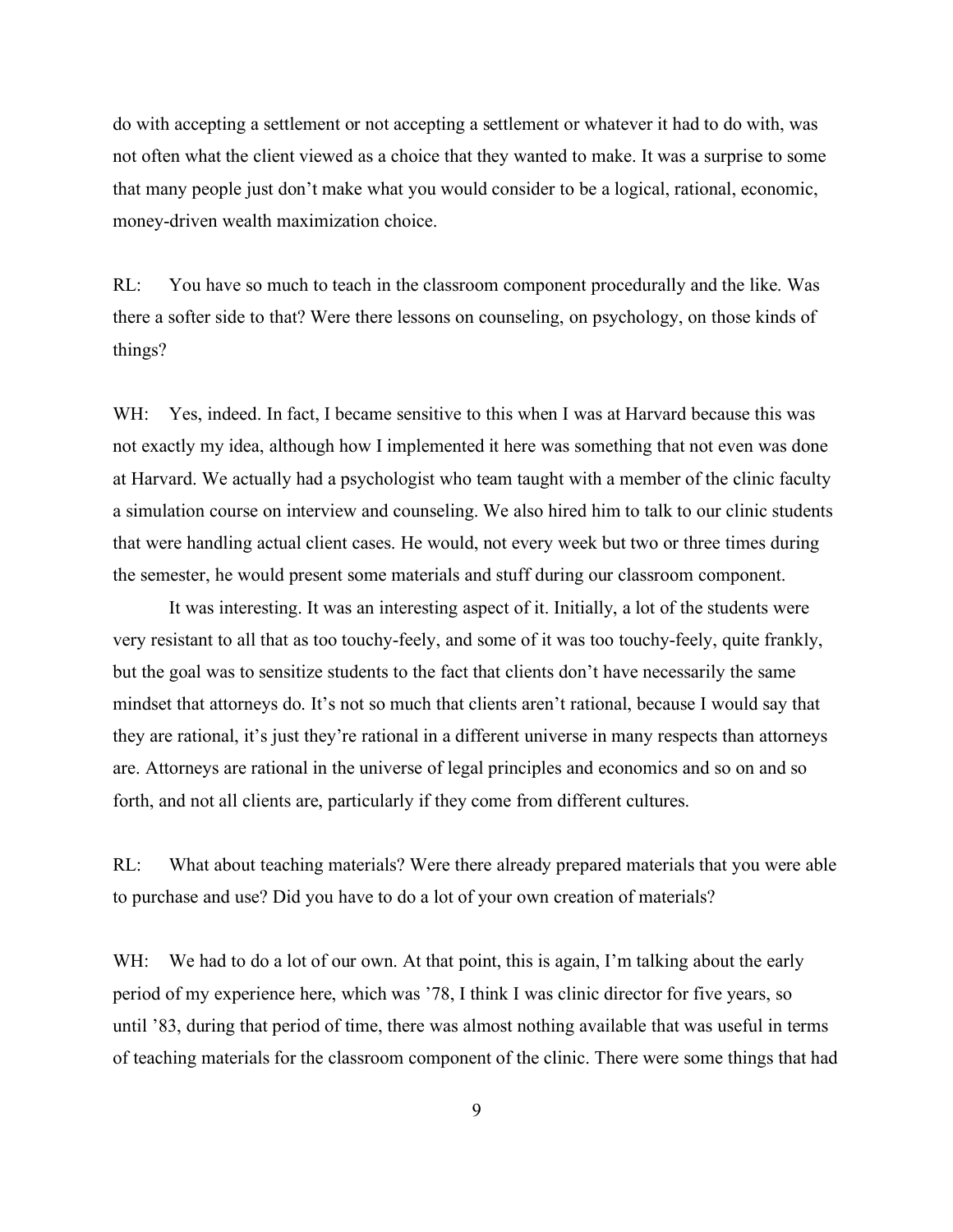been developed for trial practice, but in terms of that you do before you get to trial, interviewing, counseling, negotiation, so on and so forth, there was very little out there.

RL: So Burrow hadn't really written materials?

WH: No, we didn't have much—oh, I'm sorry?

RL: Burrows, Barrow?

WH: Oh, no, Gary Bellow.

RL: Bellow, I'm sorry.

WH: Bellow, he did write materials, and they were published, and they were materials that I used when I was at Harvard, I should say that he used when he was at Harvard, but they were in looseleaf. They were just, you know, typed materials. He subsequently had them published as a book around the early 1980s. I did use some of his materials when I first got here, but there were some problems with his materials. They weren't good teaching materials. Even after he published the book, we only used the book once or twice before we realized they really weren't good teaching materials for what we wanted to do. They were probably better for a course that had more classroom time than we had.

We put together our own materials. It was always a scramble in the beginning to do that from whole cloth. We ad libbed a lot.

RL: Were you able to use the materials over again? Did they require a lot of updating or changing?

WH: If they worked, we would use them again, and we might update them or whatever else. Most of them were simulation materials. We tried not to do much lecture. We did use a lot of videotape in the classroom component. Because we were talking about lawyering skills, to the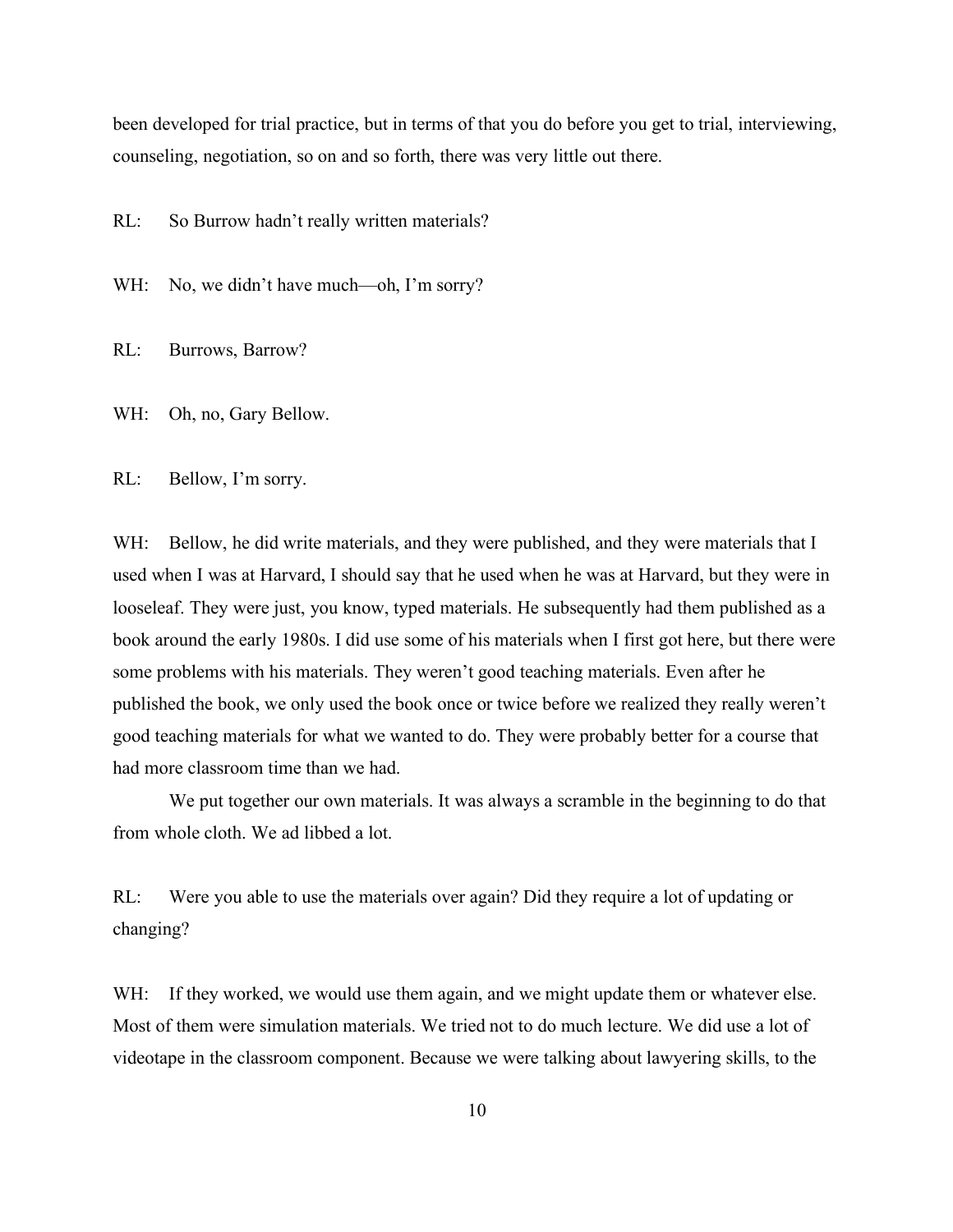extent that the skill is a performance skill, like interviewing or counseling or negotiation, whatever else, the best way we found, the best way in a classroom setting, was probably simulation, but if you couldn't use simulation, the next best thing was to have videotapes about people doing these skills and go through a critique of what they're seeing or have the students critique what they're seeing.

A class that functioned properly would look like this, that is to say the classroom component of the clinic. The students would read materials before the class about what good lawyering was for this particular skill, let's say it's how to interview a client. So we would assume they read the materials, not always correct, but we'd assume that they read it, and then we would show them a video of an interview and ask the class to give critique. Was it a good interview or not? Why not? What should have been done differently? Then we'd ask them to just do it differently, to explain how they should have asked the question differently, and so on and so forth.

Those classes, when they worked, were highly successful. I really think we taught those skills very well.

RL: Did you make the videos or were you able to find videos that had been done for this purpose?

WH: There were some videos. I did pilfer the Harvard clinic library, video library, and I brought probably, because I knew that I wanted to use videos in my class. We had used them to some extent in Harvard. I pilfered theirs and brought several tapes that had short vignettes on them that they had produced.

But even those we decided didn't really demonstrate the kinds of problems that might come in whatever the skill happened to be, let's say negotiations, didn't really demonstrate it as well as we would like, so we did quite a few. It was fun. We were all very savvy in filmmaking, videotape-making, we used back then. It was fun.

RL: Who participated with you in this?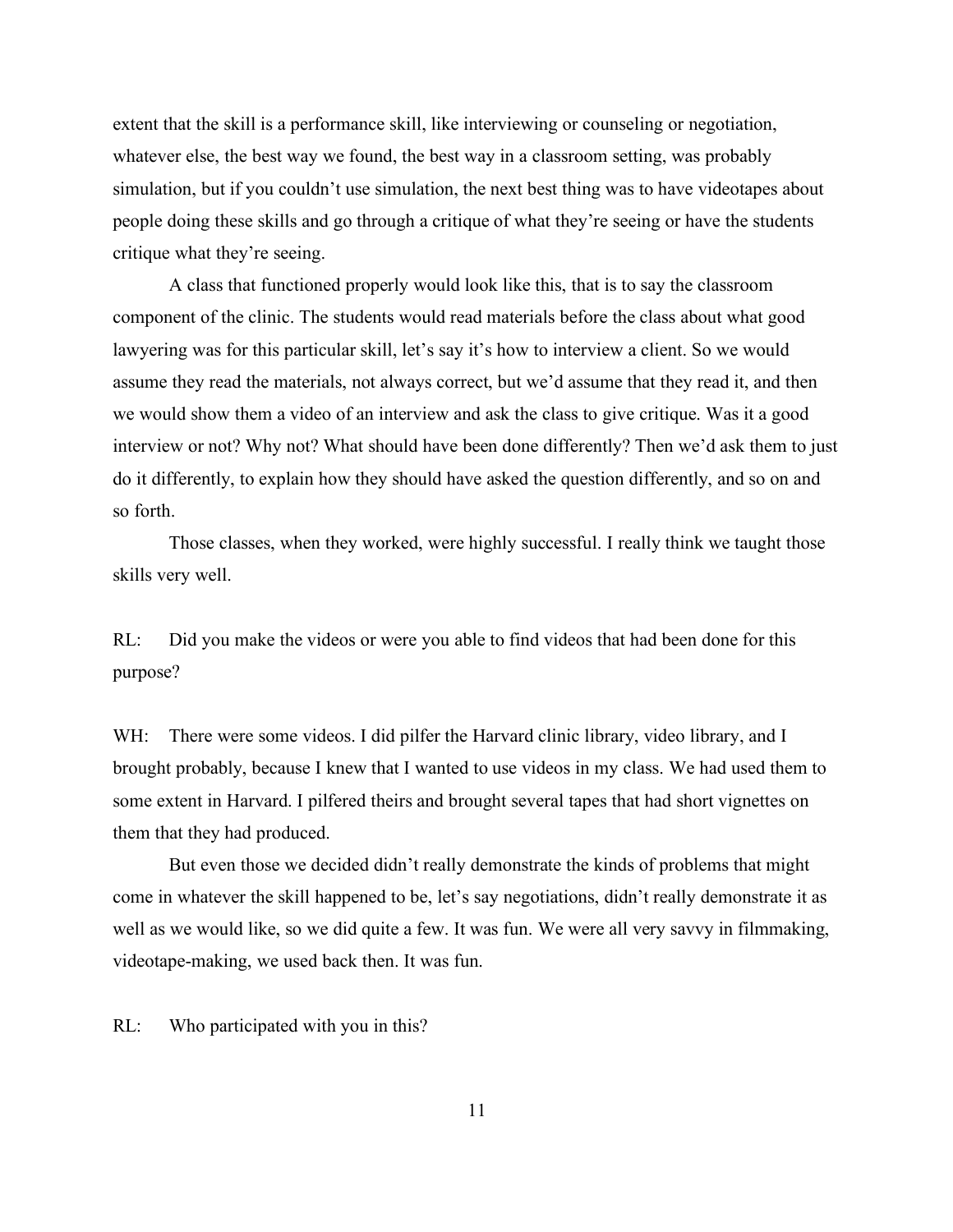WH: The clinic faculty mostly, and then, to add realism, we would get people that were just outside the law school, totally outside the law school, so they would look like actual clients more than clinic faculty.

#### RL: You had scripts?

WH: We had scripts, because we would build in, primarily what you want with videotapes is to have a bad example that has many things going wrong that could be corrected, and have the students identify those things and discuss how they should be done differently. Then, only after you've thoroughly discussed all that, do you show them a good example of what an interview should look like. Our optimal approach was to have the same people involved in these two different interviews let's say a client counseling session, one that goes horribly wrong, because the attorney controls the agenda and makes the decision for the client, and the client's obviously not very happy with the decision as part of the film, and then one that's done, you know, the way we'd think was the proper way to do it.

RL: Did you film it yourself, or did you have some campus media people?

WH: It was all very rudimentary, but we worked very closely with the campus media people. They would help film it.

RL: Were there any comic touches in these videos?

WH: We'd try to add in something without being too over the top. We'd try to do that.

RL: Do you know if they still exist?

WH: I don't know, and even if they do exist, they're probably not in a usable format.

RL: That's what I'm wondering about.